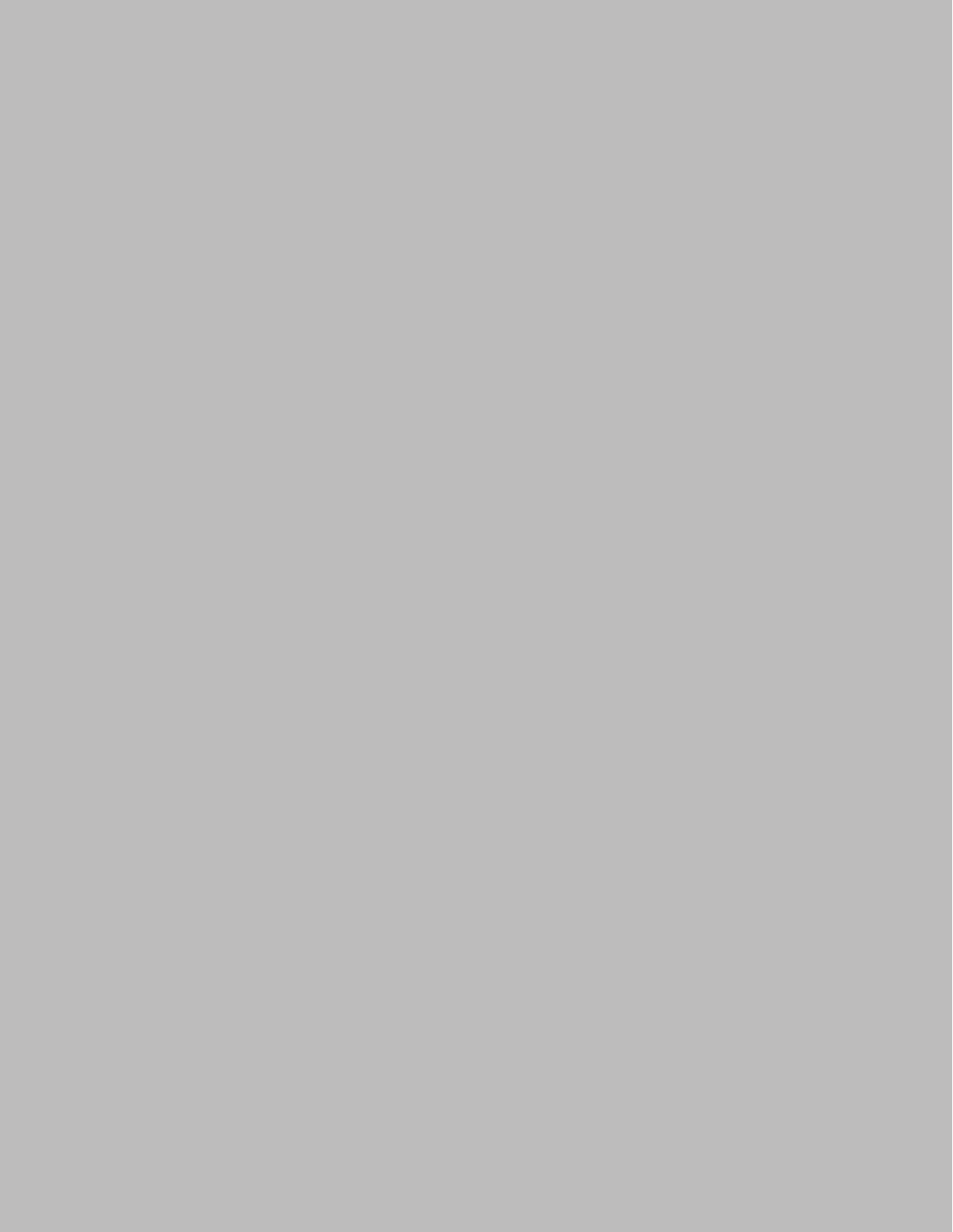#### **C H A PTE R**

1

# **Context for Medicare payment policy**

## **Chapter summary**

Medicare and other purchasers of health care in our nation face enormous challenges for the future. As health care costs increase for individuals and private and public payers, quality frequently falls short of patients' needs. The Commission has recommended a number of measures to increase the accountability and value of care, such as having pay for performance, measuring resource use, and comparing the effectiveness of medical treatments. The increasing spending and variation in the use and quality of care in the current system suggest that opportunities exist for reducing waste and improving quality for beneficiaries, but realizing them requires addressing the myriad of factors that drive the current health care system.

As is true for other purchasers of health care, Medicare's spending has been growing much faster than the economy. Our historically substantial national income, the availability of newer medical technologies, and the cost-increasing effects of health insurance are thought to account for much of this long-term growth, and some of those forces will likely push future spending higher. Medicare will

## **In this chapter**

- Trends in Medicare and the U.S. health care system
- Meeting the challenges of Medicare reform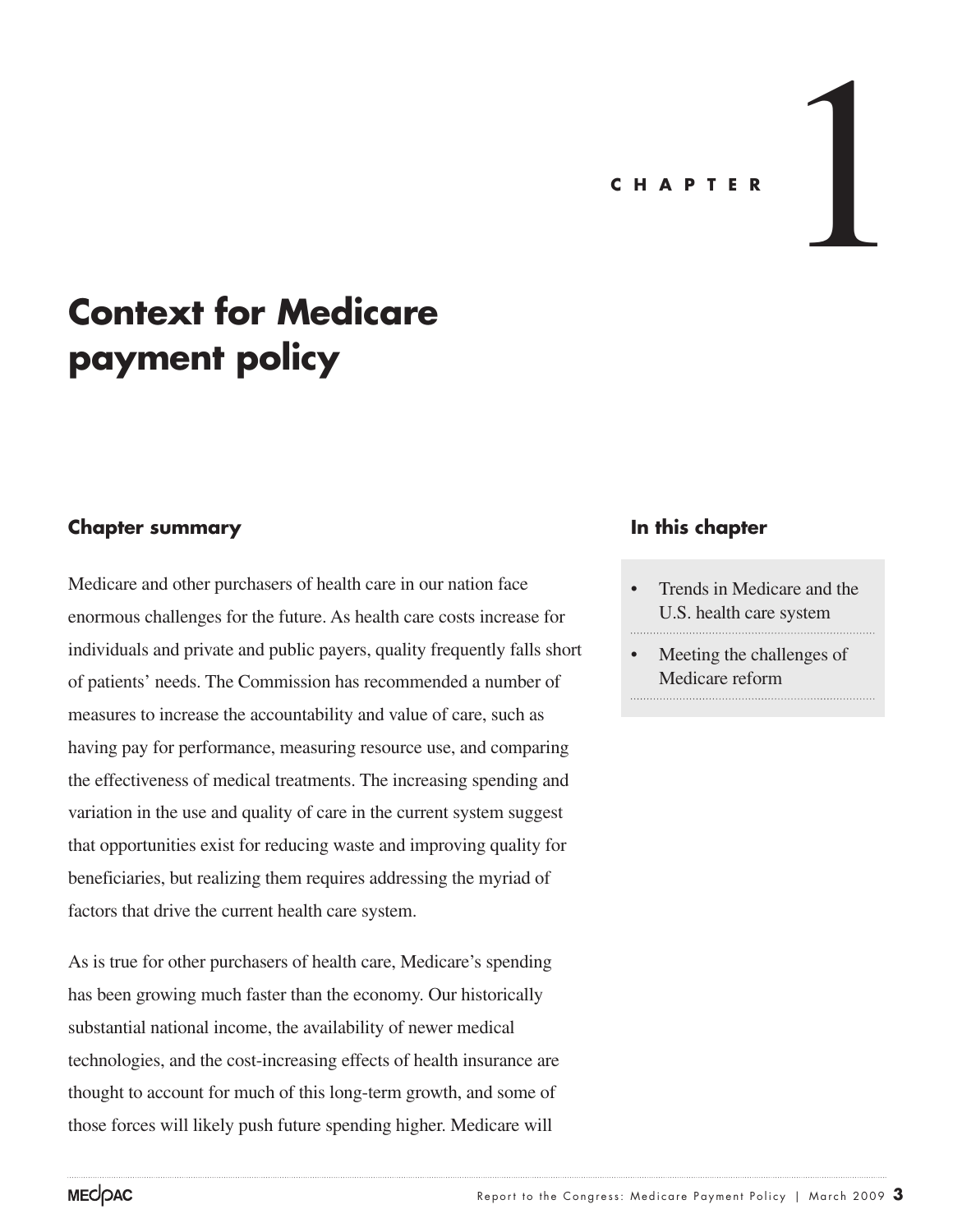have the additional challenge of higher enrollment associated with retiring baby boomers, which will affect program spending as well as the demand for federal resources for other programs that benefit the elderly, such as Social Security and Medicaid. These factors will lead Medicare to require an unprecedented share of our gross domestic product.

Because of these forces, the Medicare trustees and others warn of a serious mismatch between the benefits and payments the program currently provides and the financial resources available for the future. If Medicare benefits and payment systems remain as they are today, the trustees note that over time the program will require major new sources of financing. Projected levels of spending could also impose a significant financial liability on taxpayers. Medicare beneficiaries, who must pay premiums and cost sharing, will also be affected by rising expenditures. Analysts across the political spectrum have raised concerns that the current programs may become too heavy a fiscal burden and squeeze funding for other federal priorities (Aaron et al. 2008, Antos et al. 2008). No single solution is available to tackle these challenges. Under any scenario, however, a solution for Medicare may require a sizable slowdown in the growth rate of spending on health care and may also require a substantial increase in taxes as a share of our nation's economy (CBO 2005).

Addressing issues of this magnitude will require an extended effort, and analysts have urged policymakers to take immediate action to address Medicare's finances (Boards of Trustees 2008). They argue that major changes to these programs should begin soon to allow beneficiaries, providers, and taxpayers time to adapt to major alterations. For example, expenditures for the Hospital Insurance trust fund, which funds inpatient stays and other post-acute care, exceeded its annual income from taxes in 2008. Part A has remained solvent due to existing trust fund balances and interest income. Delaying actions would constrain the options for addressing Medicare's problems. Many changes, such as reconfiguring the delivery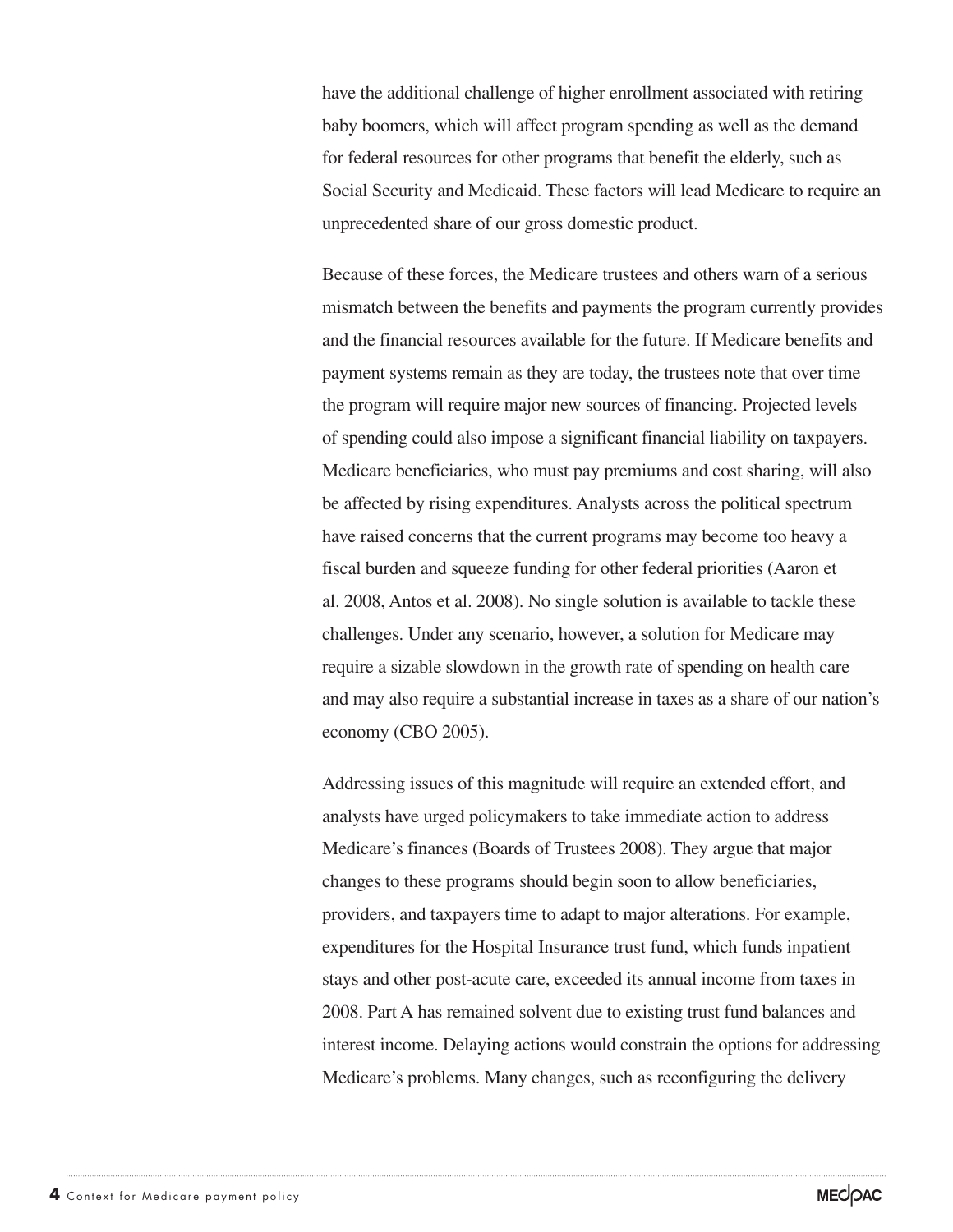system to slow cost growth and increase quality, will take time to implement. As cost inflation continues to outstrip revenue and the retirement of the baby boom generation draws closer, the time for phasing in major changes is growing shorter. ■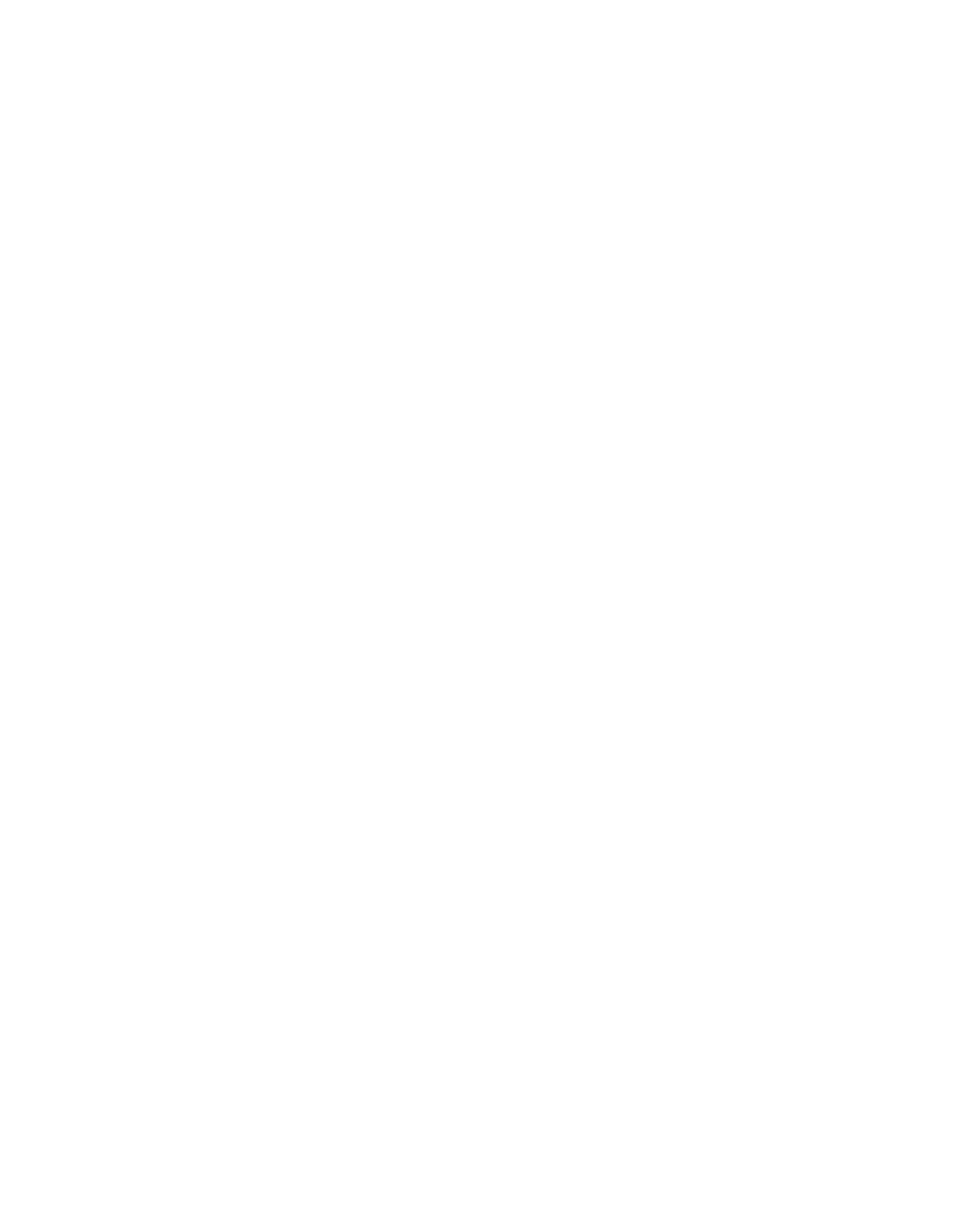#### **Introduction**

**FIGURE F i g ure**

Medicare fills a critical role in our society—ensuring that the elderly and disabled have access to medically necessary care and that they have some financial protection against health costs. Medicare is credited with doubling the share of seniors who have health insurance and reducing the out-of-pocket burden beneficiaries faced before its enactment (Moon 2000). By providing a stable source of funding for a population with significant health care needs, the program plays a major role in the U.S. health care system. For the sake of its beneficiaries, we must preserve the beneficial aspects of the Medicare program. However, Medicare's costs will grow substantially in future years (Figure 1-1), and many analysts have noted that Medicare lags in its efficiency and the quality of care it offers (Fisher et al. 2003a, Fisher et al. 2003b).

# **Eligibility and financing for Medicare**

Medicare shifts much of the financial liability for health care spending from the elderly to taxpayers through a hybrid system with four major parts—A, B, C, and D—that have different eligibility requirements and different financing mechanisms.<sup>1</sup>

Part A, the Hospital Insurance (HI) program, covers stays in hospitals and skilled nursing facilities, hospice care, and some home health care. Policymakers designed Part A as a compulsory social insurance program tied to employment covered by Social Security and financed through a dedicated 2.9 percent payroll tax. Part A essentially finances health care expenses through payroll taxes on current workers, with the promise of future benefits to those workers. Beneficiaries also pay deductibles and copays for some Part A services.



Note: GDP (gross domestic product). These projections are based on the trustees' intermediate set of assumptions. Note: Note and Source are in InDesign.

Source: 2008 annual report of the Boards of Trustees of the Medicare trust funds. ..................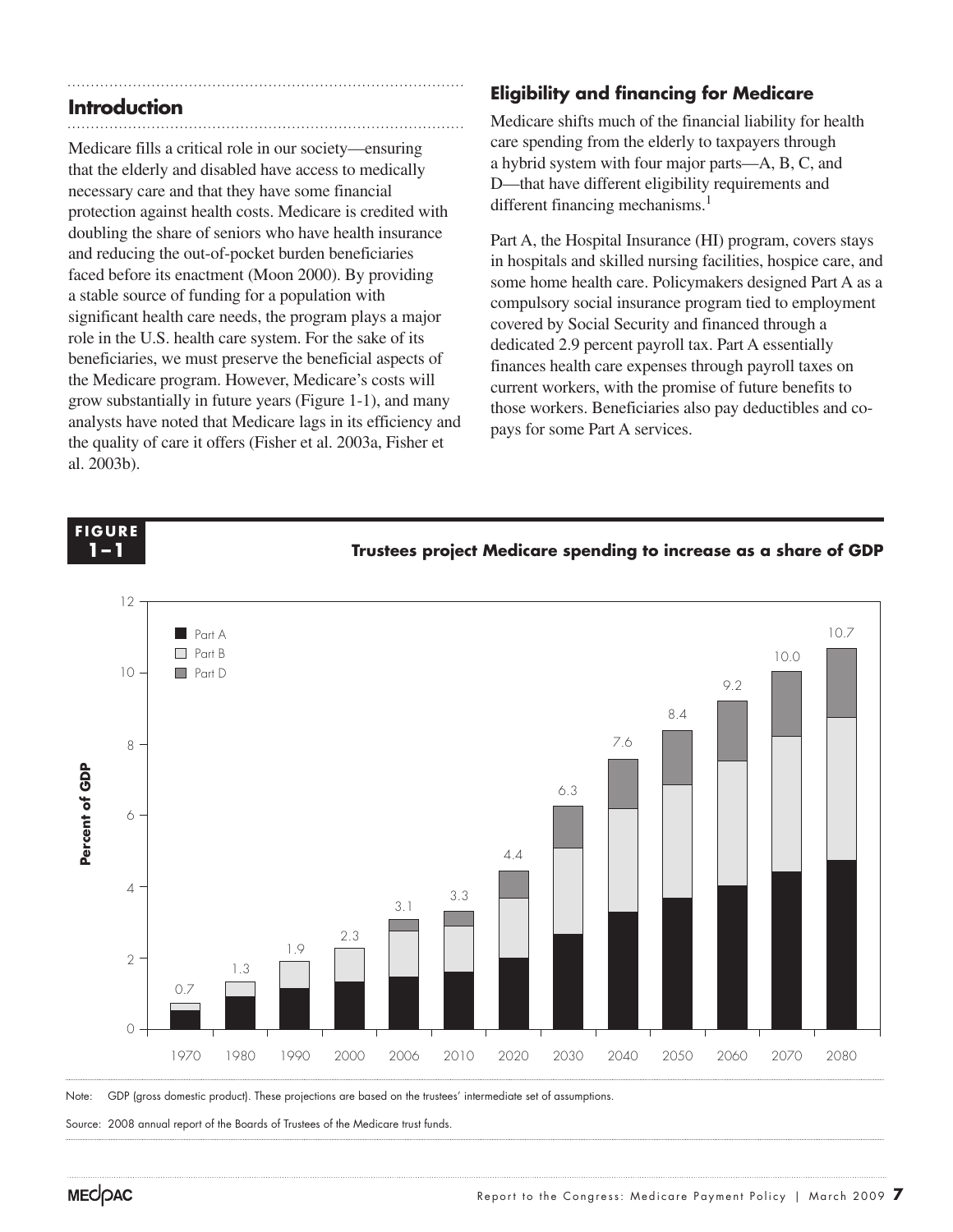Part B, which covers outpatient and physician services, and Part D, which includes prescription drugs, are separate benefits included in the Supplementary Medical Insurance (SMI) trust fund. Part B was established in 1966 as part of the original Medicare Act, and Part D began operation in 2006 after passage of the Medicare Prescription Drug, Improvement, and Modernization Act of 2003. Financing the expenditures for the two parts currently requires about 12.5 percent of all personal and corporate income tax revenue.

Part B is voluntary, but more than 90 percent of eligible beneficiaries are enrolled. Beneficiary premiums finance about 25 percent of Part B program spending, and general revenues finance the remainder. Beneficiaries also pay cost sharing for a portion of their services, described below.

Like Part B, the Medicare drug benefit is voluntary and is funded through a mixture of beneficiary premiums and a general fund contribution. Premiums paid by beneficiaries equal 9 percent of Part D federal expenditures, and the general fund pays for about 77 percent of federal expenditures.<sup>2</sup> About 14 percent is financed by payments from states to offset some of the costs of Medicaid-eligible beneficiaries who receive Part D benefits. Beneficiaries also pay copays and deductibles in Part D.

Beneficiaries may opt to receive their benefits through private health plans that have contracted with Medicare under Part C, also known as Medicare Advantage. Payments to these plans are funded through the HI and SMI trust funds. These plans generally provide Part A and Part B benefits, and some also offer a drug benefit under Part D.

Most beneficiaries become eligible for Medicare at age 65, but there are two exceptions. Individuals who qualify for disability payments from the Social Security disability program are eligible for Medicare after they complete a 24-month waiting period, and individuals with end-stage renal disease are eligible regardless of age.

# **Benefit design and cost sharing**

Medicare imposes cost-sharing requirements on beneficiaries at the point where the patient receives most medical services. Medicare's original benefit package left certain services uncovered; for example, until 2006 Medicare did not cover most outpatient prescription drugs. These factors led most Medicare beneficiaries to obtain

supplemental coverage, primarily through individual medigap policies or employer-based retiree coverage.

The proportion of spending for Medicare-covered services paid through cost sharing has remained fairly stable. Part A cost-sharing requirements generally increased at the same rate as payment updates for Part A services. Cost sharing for many Part B services is proportional to allowed charges (typically 20 percent coinsurance). Prior to 2005 lawmakers rarely increased Part B's annual deductible. However, in 2005 they raised it from \$100 to \$110, and it now increases at the same rate as growth in Part B spending per person (in 2009, the deductible is \$135).

Most Medicare beneficiaries have supplemental coverage to fill in some or all of Medicare's gaps in cost sharing. In 2005, about 89 percent of Medicare beneficiaries obtained supplemental coverage through former employers (33 percent), medigap policies (25 percent), Medicare Advantage plans (13 percent), Medicaid (16 percent), or other programs (1 percent) (MedPAC 2008a). Supplemental coverage often provides enrollees with better predictability of their out-of-pocket spending. In return for paying an annual premium, beneficiaries can receive supplemental coverage, such as medigap policies, that reduces their cost sharing to zero or nearly zero from the time they begin using health services each year. Insurance for Medicare's coverage gaps creates spending and access issues, which are explored later in this chapter.

Medicaid provides supplemental coverage for lower income Medicare beneficiaries. Policymakers created the Medicaid program at the same time as Medicare to address the health care needs of low-income individuals. The federal government, along with the states, assumes nearly all the cost of health care for beneficiaries who meet means and asset tests, and the federal share is financed with general revenues (like Part B). Medicare and Medicaid serving individuals eligible for both programs (called dual eligibles) creates administrative challenges. Federal and state policy goals for the programs sometimes conflict, and current policies toward dual eligibles create incentives to shift costs between payers, can hinder efforts to improve quality and coordinate care, and may reduce access to care (MedPAC 2004a). Medicaid has become the primary public payer for long-term care (Moore and Smith 2005). The intersection of the two programs' payment policies has created particular problems related to shifting costs among payers for beneficiaries' post-acute and longterm care needs.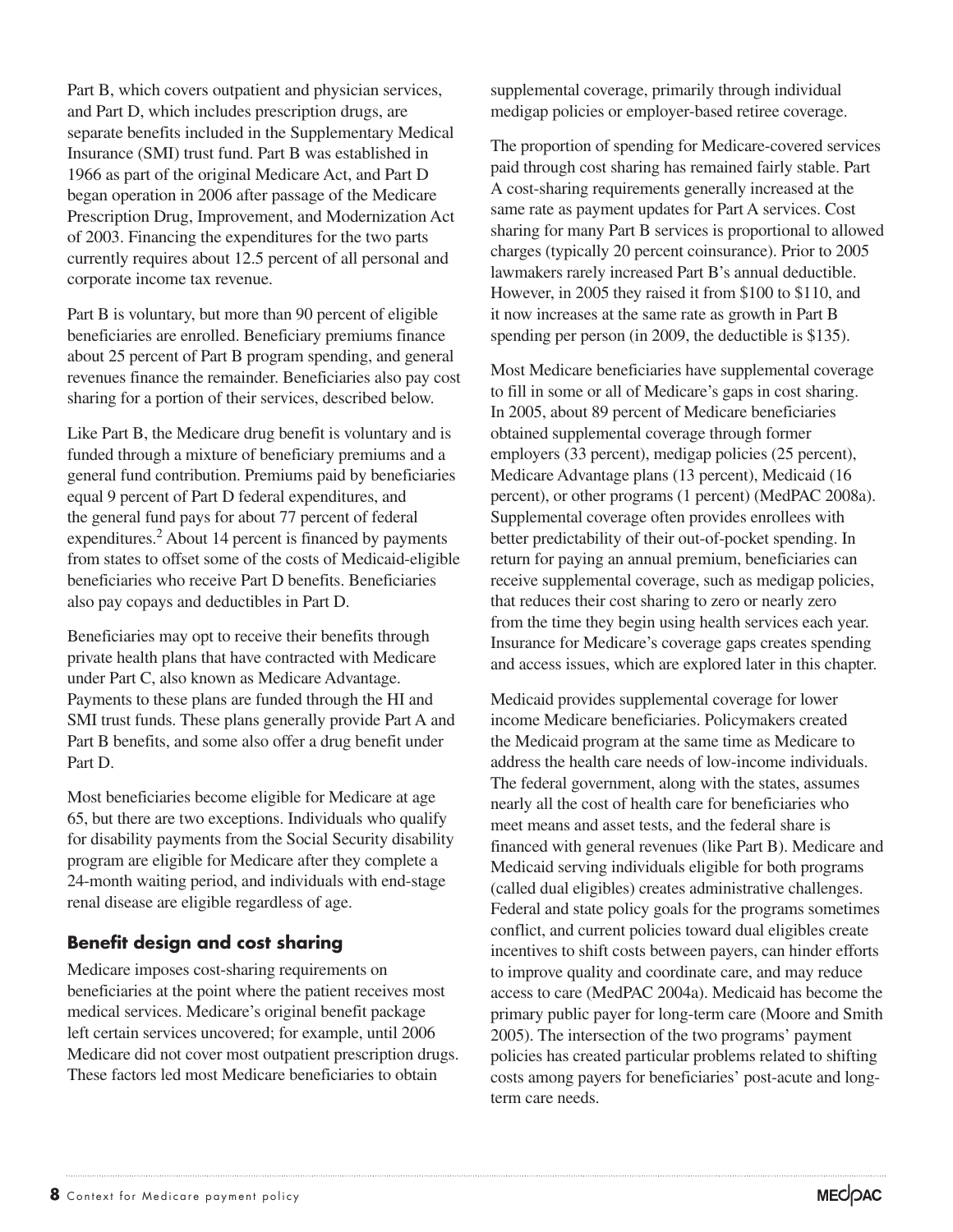

#### **Health care spending has grown more rapidly than GDP, with public financing making up nearly half of all funding**



Source: CMS, Office of the Actuary, National Health Expenditure Accounts, 2008. ..................

#### **Trends in Medicare and the U.S. health** Medicare o **care system Notes about this graph:**  $\overline{\mathbf{y}}$

Medicare spending is projected to be \$461 billion in 2008 (Keehan et al. 2008). Even so, it is just one part of the lines of the lines in underlying health status. There are an expansive and growing U.S. health care system that includes a broad array of private and public purchasers, insurers, providers, manufacturers, and suppliers. moditure, providently, manufacturently, and suppress. United States totaled nearly \$2.1 trillion in 2006, or  $16$  The distribution of spending dinor percent of our economy (Catlin et al. 2008) (Figure 1-2).

As is true for other purchasers of health care, Medicare's spending is growing much faster than the economy. Projections of continued rapid growth in spending in the health care system combined with retirement of the baby boom population foreshadow accelerated growth in

Medicare outlays in 2010 and beyond. At the same time, the Medicare program spends widely different amounts for beneficiaries across geographic regions, much of which are spending is projected to be \$461 billion in can be attributed to differences in practice patterns rather than to differences in underlying health status. There are also wide disparities in the quality of care beneficiaries es a broad array of private and public purchasers exercise, with no relationship or a negative relationship different layer, it is a cross a different layer of patterns sets.<br>the providers manufacturers and suppliers between quality of care and spending.

The distribution of spending among health care users varies significantly. For example, the most costly 1 It of our economy (Catiin et al. 2008) (Figure 1-2). percent of beneficiaries accounted for 15.5 percent of Medicare expenditures in 2004; similarly, the 5 percent of beneficiaries who died in 2004 accounted for more than 20 percent of Medicare spending that year (Riley 2007). However, recent analysis of long-term spending trends per beneficiary has found that the concentration of spending for Medicare beneficiaries has fallen (Riley 2007). In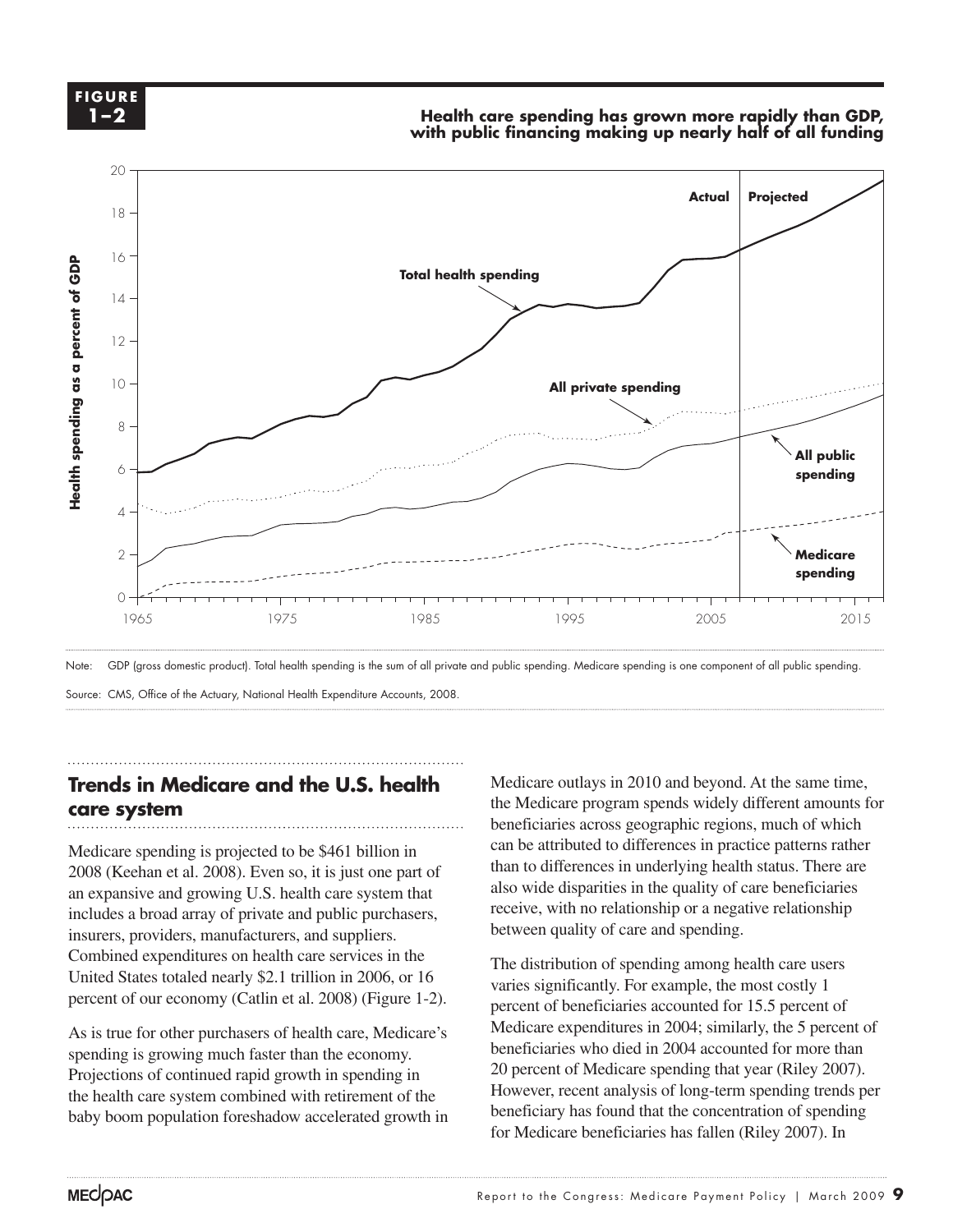1975, the top 5 percent of beneficiaries accounted for 54 percent of spending, while in 2002 they accounted for 43 percent of spending. The trend suggests higher treatment intensities for a broader range of patients. The mix of spending among services has also changed over time for all beneficiaries, not just the most costly. For example, in 1975 hospital services accounted for about 69 percent of the annual expenditures for a beneficiary. In 2004, hospital expenditures fell to 43 percent of annual spending, while the share for physician and outpatient services increased. The rise in spending for less costly beneficiaries and the growth in nonhospital spending suggest that improving the efficiency of health care delivery will require interventions that consider multiple categories of services and consider the changing concentration of beneficiary spending. The high level of spending for beneficiaries in their last year of life also suggests that opportunities exist to improve efficiency at this juncture through better coordination of care across settings.

## **Private versus public financing in the U.S. health care system**

Currently, public financing—federal, state, and local programs—makes up about 46 percent of all U.S. health care spending, with private sources providing the rest. The public share will rise by a few percentage points to nearly 49 percent by 2017 (Keehan et al. 2008). Medicare accounted for 19 percent of health care spending in 2006. Medicaid was the next largest public program, accounting for 15 percent, and private health insurance (including employer-sponsored plans) equaled about 34 percent. In 2004, employers, including private sector and government employers, were the largest source of health insurance, covering about 63 percent of individuals residing in the United States (Fronstin 2007).

Because of the tax preference given to employersponsored insurance, public financing plays a large role in coverage even for individuals with private insurance (Helms  $2005$ ).<sup>3</sup> For 2009, the exemption of employerpaid health insurance from payroll and individual income taxes reduced federal revenues by about \$160 billion (OMB 2008). If these tax expenditures were included in the health accounts as public spending, the share of health care financed by the public would have exceeded half of all health care spending in 2003 (Selden and Sing 2008). However, excluding these tax expenditures from public spending accounts is consistent with the exclusions from national accounts of a wide variety of tax policies affecting decisions about the mix of goods and services the country

# **Rapid growth in health care spending among all payers**

For each of the past several decades, the United States has spent an expanding share of its resources on health care. In 1960, for example, national health expenditures made up about 5 percent of the gross domestic product (GDP). That share grew to 16 percent by 2005, and CMS projects that it will make up 19.5 percent by 2017 (Figure 1-2, p. 9) (Keehan et al. 2008). All payers in the U.S. health care system—public and private—are facing similar upward pressures on spending.

Since the end of World War II, health care spending has exceeded per capita growth in the nation's economy by more than 2 percentage points (2004 Technical Review Panel). Recent analysis by the Congressional Budget Office (CBO) found that Medicare expenditures per capita had exceeded GDP growth by 2.4 percent per year in 1975–2005 (CBO 2007). The consequence of this excess growth is that health care spending has consumed a growing share of the nation's income.

While private and public programs differ in their coverage and financing, over the long term their rates of per capita growth have been similar (Pauly 2003). When comparing spending for benefits that private insurance and Medicare have in common, Medicare's spending per enrollee grew at a rate about 1 percentage point per year lower than that for private insurance from 1970 to 2006. Differences have been more pronounced since 1985, when Medicare began introducing the prospective payment system for hospital inpatient services (Levit et al. 2004). Some analysts believe that, since the mid-1980s, Medicare, with its larger purchasing power, has had greater success than private payers at containing cost growth (Boccutti and Moon 2003). Others maintain that benefits offered by private insurers have expanded as cost-sharing requirements declined over the entire period and enrollment in managed care plans grew during the 1990s. The comparison is thus problematic, because Medicare's benefits changed little over the same period (Antos and King 2003). However, as Figure 1-3 indicates, both sectors have experienced substantial rates of growth per enrollee.

Although often disputed by economists, many analysts contend that certain health care providers are able to shift costs by charging some payers higher prices to compensate for changes in the administered prices of other payers, thus resulting in higher rates of cost growth for some payers than for others. Providers have the incentive to maximize prices from payers irrespective of Medicare rates, and they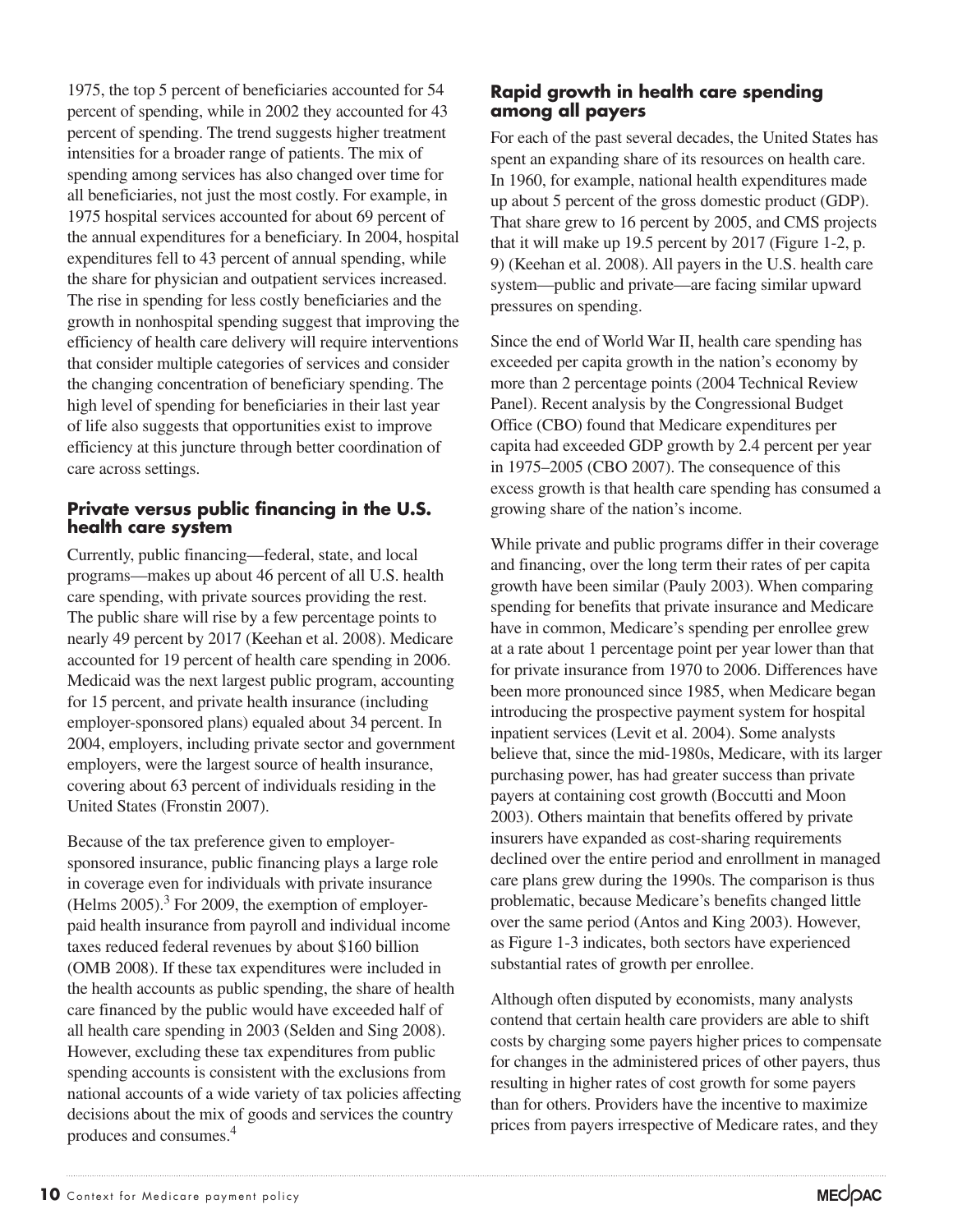**1-3 F i g ure 1–3**

**FIGURE**

**Changes in spending per enrollee for Medicare and private health insurance**

**Changes in spending per enrollee, Medicare and private health insurance**



Note: PHI (private health insurance). Chart compares services covered by Medicare and PHI, including hospital services, physician and clinical services, and durable medical products.

Source: CMS, Office of the Actuary, National Health Statistics Group, 2008. Source:

can act on this incentive if they have sufficient market high private power to negotiate higher prices. Some payers may be willing to tolerate higher prices. Some payers may be seenant willing to tolerate higher price increases than other payers payment and pass through higher costs to the purchaser in the form of premiums. Insurers may be able to pass along costs due to lack of pressure from the purchaser, such as employers providing health insurance for their employees their rates of (Nichols et al. 2004). The counter-argument made by many  $\frac{1}{2}$  is  $\frac{1}{2}$ hospital and other health industry executives is that limits on Medicare and Medicaid payment rates lead to higher on medicate and medicald payment rates read to inglier<br>prices for private payers (Ginsburg 2003). However, recent analysis by the Commission has found that hospitals with differently low or negative Medicare margins have relatively robust <sup>of the</sup> disparity. In 2008, about 30 or private payer margins (MedPAC 2008b). Rather than reflecting a cost shift from Medicare to private payers, this finding suggests that some hospitals are less aggressive in controlling costs because high costs can be absorbed by

high private sector payments. All things being equal in this scenario, Medicare margins decrease. Increasing Medicare payments is not a long-term solution to the problem of s through higher costs to the purchaser in the rising private insurance premiums and rising health care f premiums. Insurers may be able to pass along costs. In the end, affordable health care will require shared incentives across payers for health care providers to reduce their rates of cost growth and volume growth.

Medicare's administrative costs are relatively small a and other health industry executives is that limits<br>dicare and Medicaid payment rates lead to bigher compared with the commonly cited private sector benchmarks for administrative expenditures, but differences between the two sectors may explain some of the disparity. In 2008, about \$5 billion was spent to administer Medicare, equal to about 1 percent of the amount paid in benefits (OMB 2008). This level is significantly lower than the 15 percent to 25 percent share of benefits paid commonly cited for private insurers (Gluck and Sorian 2004, Matthews 2006).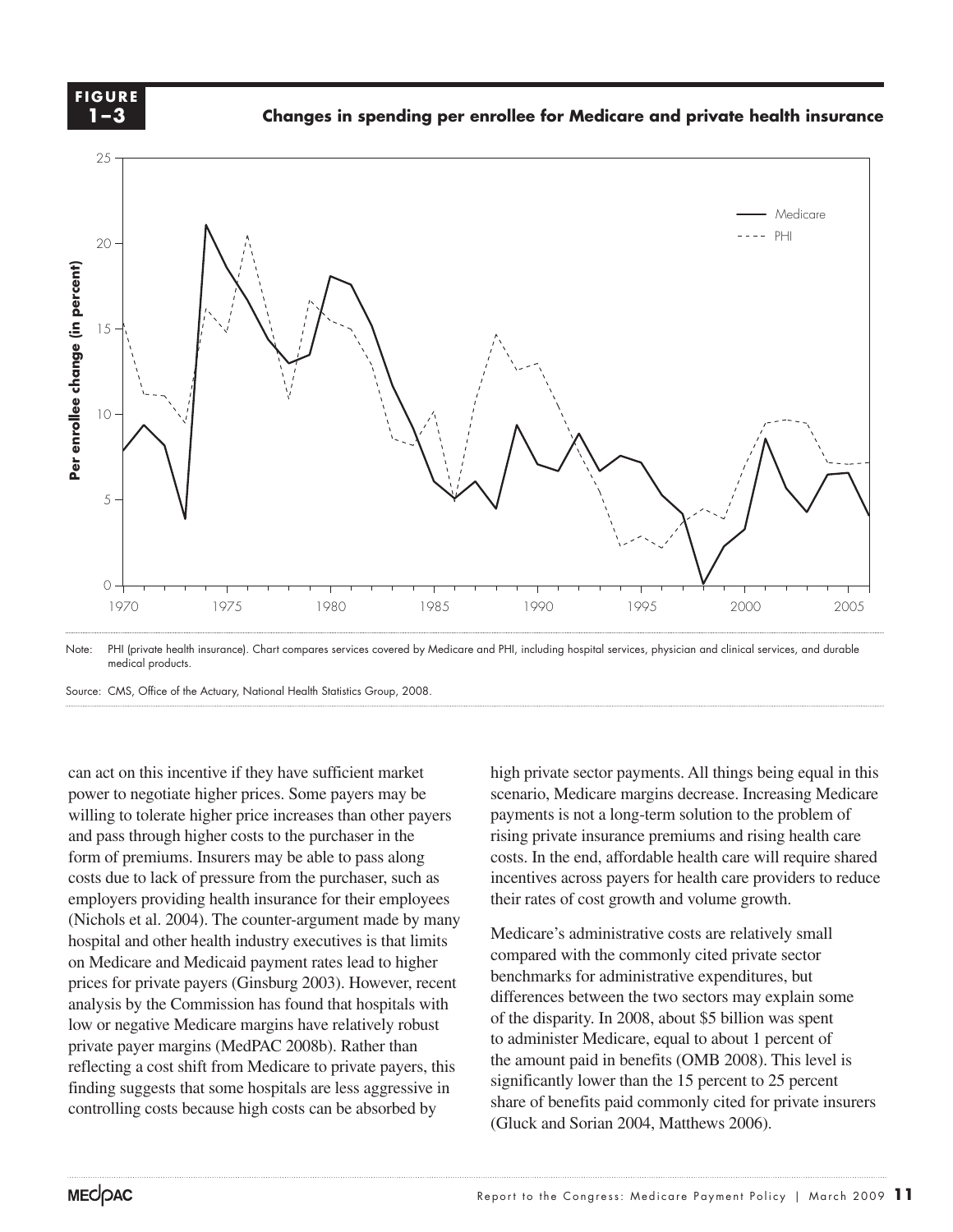Because the administrative operations of Medicare and the private sector differ significantly, it is difficult to determine which program administers health care benefits more efficiently. For example, the private sector has a greater need to market its offerings. Conversely, Medicare may not have to market itself to attract beneficiaries, but it does have an obligation to educate beneficiaries about their obligations and options under the benefit. On the other hand, there are some costs, such as taxes and the need to earn profits, that are clearly not borne by CMS or Medicare. One estimate suggests that the gap between private insurance and Medicare narrows significantly after correcting for some differences (Matthews 2006).

Any analysis that considers administrative expenses must also consider the efficiency and effectiveness of the benefit expenditures they oversee. Administrative activities contribute to the value of health benefits in a variety of ways, but it is not always clear how Medicare and the private sector compare under various metrics. For example, CMS estimates that about \$9.8 billion in erroneous payments were made in the fee-for-service program in 2007, a figure more than double what CMS spent for claims processing and review activities (CMS 2008a). In Medicare Advantage, CMS estimates that erroneous payments equaled \$6.8 billion in 2006, or approximately 10.6 percent of payments. CMS has not released an erroneous payment rate for Part D. Comparable error rates for private insurers are not available. The significant size of Medicare's erroneous payments suggests that the program's low administrative costs may come at a price.

# **Higher spending in the United States**

Health care spending in the United States is far higher than in other countries—about \$6,714 per person in 2006, or more than twice the median of member countries of the Organisation for Economic Co-operation and Development (OECD 2008).<sup>5</sup> The United States spends significantly more than other high-spending OECD countries, with the next highest spending nation spending 33 percent less per capita. A variety of factors account for the higher growth in spending in the United States.

One study found that the United States has higher spending even after adjusting for differences in wealth and disease prevalence (McKinsey Global Institute 2007). The analysis estimated how much the United States would have spent based on the statistical relationship between

health spending and per capita income in industrialized countries.<sup>6</sup>

It found that the United States spent \$477 billion, or \$1,645 per capita more, even after accounting for the United States' higher per capita income. The increased incidence in disease accounted for only \$25 billion of the difference. The remainder was attributable to higher utilization, higher input costs for labor and capital, and higher administrative and operational costs. The analysis suggests that the inefficiencies that increase costs are spread throughout the system, and any reform will require multiple strategies.

Other estimates have suggested that the rates of diagnosis and treatment for many common conditions ("rate of treated disease") are much higher in the United States (Thorpe et al. 2007). For example, the rate of chronic lung disease among individuals age 50 or older in the United States is almost double that among the same population in certain European countries. Among those with this diagnosis, almost twice as many individuals in the United States reported receiving medication associated with the condition as did people in Europe. Thorpe and colleagues concluded that if the United States had the same rate of treated disease for the studied conditions as the selected European countries, aggregate expenditures in the United States would have been 13 percent to 19 percent lower in 2003.

The health care systems of other countries may not be preferable to ours. A recent survey of patients in the United States and six other countries found that patient satisfaction and access to care varied, and no country clearly outperformed the others (Schoen et al. 2007). Each health care system reflects the social, economic, and political circumstances of its country, and as a result each system has a mixture of strengths and weaknesses. Comparison with other countries may provide useful information for benchmarking performance, but the broad variations in performance imply that no one country's system should serve as an exemplar for others (McGlynn 2004). However, it is striking how the United States leads all other countries in health spending but in many instances has worse performance in quality and efficiency relative to other countries that spend significantly less (Schoen et al. 2008).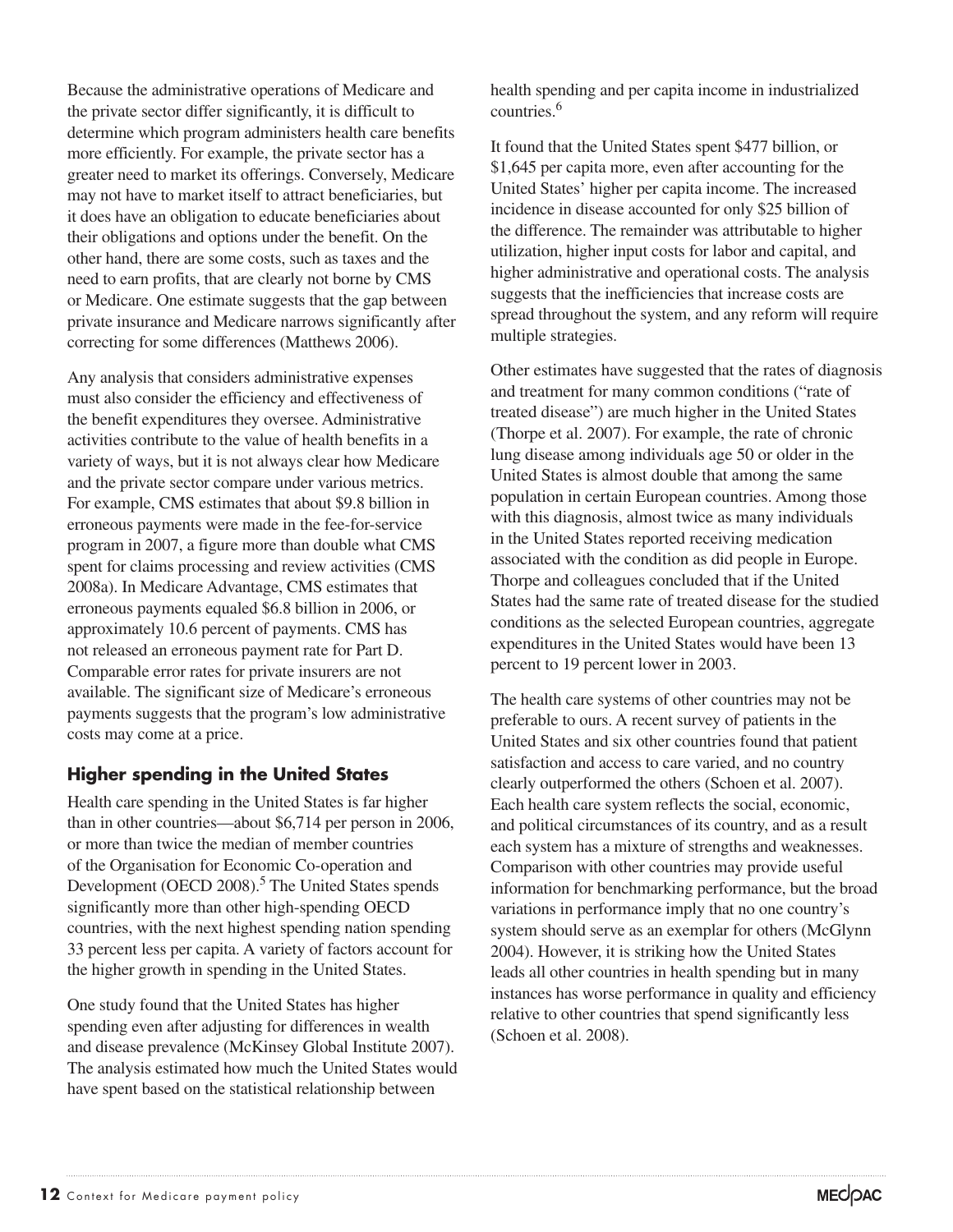# **Accounting for the factors driving growth**

Many factors account for the rise in health care spending. Examining these disparate causes presents many challenges, as the nation's health status and the health care delivery system are constantly evolving. Commonly cited drivers of growth in health care spending include the rapid development and diffusion of new technology, the nation's wealth, the impact of health insurance, and rising prices. Changing demographics, the nation's health status, and health industry consolidation are additional, though smaller, factors that also contribute to increased spending. The ranges of estimates presented in this section reflect the variations in scope, method, and objective of each study; they should be considered illustrative, and across factors they are not necessarily consistent.

# **Technology**

Most analysts point to the rates of development and diffusion of new technologies as a primary driver of growth in health care spending (CBO 2008a). Many technologies reduce the invasiveness, serious side effects, discomfort, or recovery time associated with the therapies they replace, thereby lowering nonfinancial obstacles to beneficiaries as they decide whether to seek treatment. When procedures, drugs, or devices become available, a base of evidence may not exist to help providers decide how newer therapies compare with older or less expensive ones. In many cases, providers do not wait for evidence to become available before utilizing a new technology (Redburn and Walsh 2008). When providers recommend newer therapies that are covered by Medicare or other insurance, patients do not face the full cost of their care and may not be concerned about the comparative value of those therapies. Some medical technologies lead to savings by reducing lengths of hospital stays or avoiding hospitalizations, but most technologies tend to expand the demand for health care and increase spending. In some cases, providers use new technologies inappropriately or more broadly than intended. Most analysts attribute the majority of longterm growth in per capita spending to technology (CBO 2008a, Fuchs 2005, Newhouse 1992, 2000 Technical Review Panel).

The impact of new technology on spending is compounded under fee-for-service payment systems. Because these systems tie reimbursement to the volume of services provided, widespread use of new technologies can create opportunities for providers

to increase their volume and revenues. Many of the additional services may be beneficial, but fee-for-service payment encourages providers to use the technologies that result in higher volume and payment regardless of value. This practice can bolster an "arms race" mentality in which providers feel compelled to pursue the latest technologies to remain financially successful relative to their peers (Berenson et al. 2006). Under alternative systems, such as capitation or value-based approaches that tie payments to a measure of a procedure's clinical efficacy, the rewards for additional volume are diminished. Under these systems, providers have less financial incentive to pursue the volume opportunities associated with new technology.

#### **Income**

As a nation's standard of living grows, it is likely to spend more on health care (Hall and Jones 2007). As individuals become better off and their consumption increases, the incremental value of buying more commodities (e.g., another television or more clothing) falls. By contrast, the marginal value to them of an extended life span does not diminish as quickly. Similarly, the marginal value of procedures that are not life saving but that may improve the quality of life (e.g., joint replacements or cosmetic surgery) may increase relative to that of other goods. Estimates for the impact of rising incomes vary, with one synthesis suggesting that growth in income accounts for 5 percent to 20 percent of the long-term rise in health care costs (CBO 2008a).

#### **Insurance**

Research highlights the important role of health insurance in fueling growth in spending. Health insurance can drive up spending because it insulates beneficiaries from the full cost of their care. From 1960 to 2005, the share of health care costs paid out of pocket fell from about 47 percent to 12.5 percent (CMS 2008b). Lower out-of-pocket costs can contribute to the demand for health services and encourage the development of new technologies and additional treatments. CBO found that 5 percent to 20 percent of long-term growth in spending is due to insurance. However, one analysis found that Medicare had a pronounced effect on hospital spending (Finkelstein 2007). Finkelstein asserts that the broad increase in demand for hospital services that occurred after the start of Medicare led to greater incentives for hospitals to enter markets, purchase new equipment and facilities, and adopt new practice styles. Extrapolating from her Medicare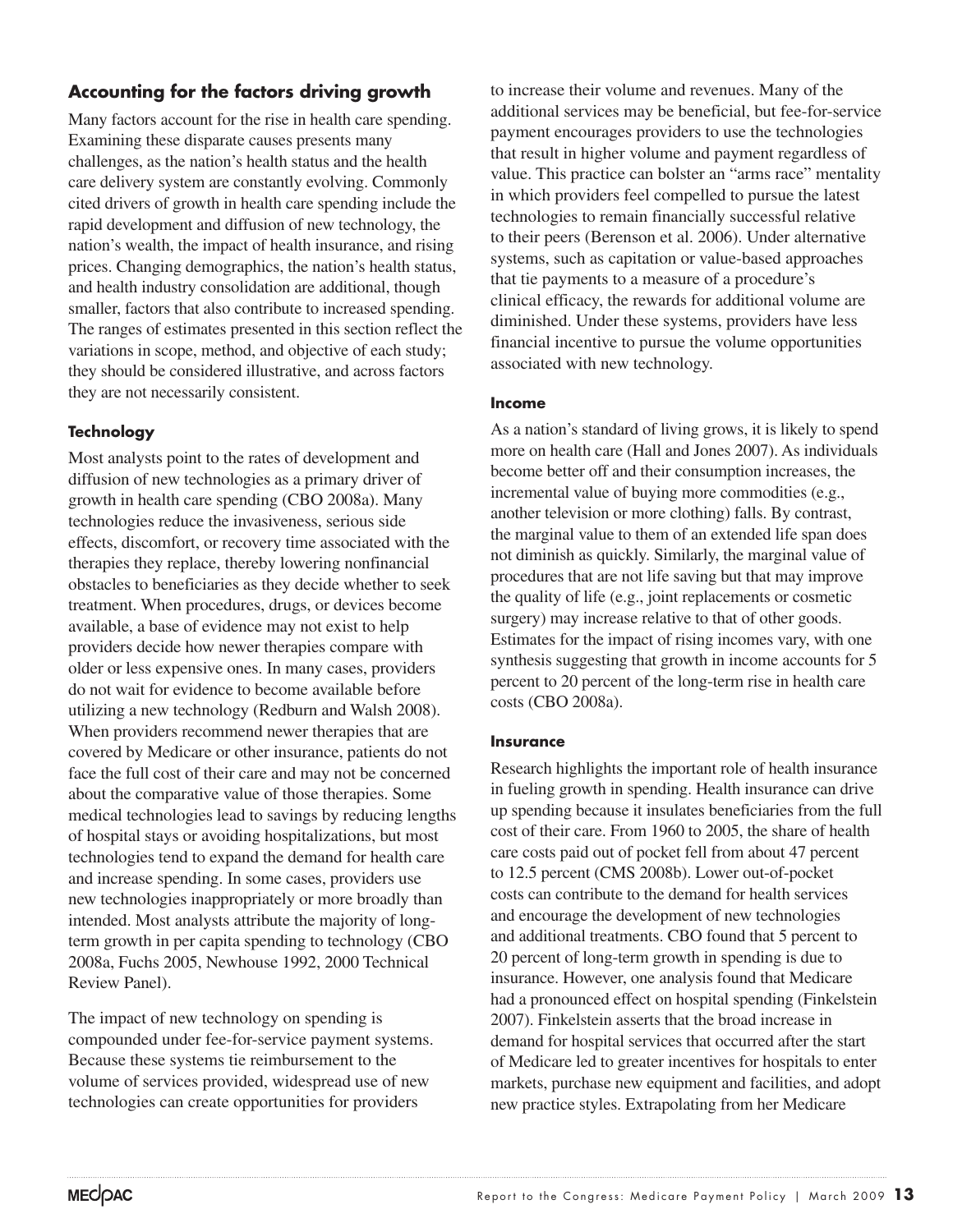findings, she suggests that about half of the increase in per capita health spending between 1950 and 1990 could be attributable to the spread of health insurance. Other analysts have noted that small changes in assumptions behind Finkelstein's extrapolation to all health care spending would lead to much smaller effects (Ellis 2006). However, as noted earlier, CBO's estimate based on a literature review was much lower.

Some protection against high out-of-pocket spending is desirable, but such coverage may reduce beneficiaries' sensitivity to costs. Individuals with first dollar coverage—insurance policies with little or no deductible before an insurer will pay for services—tend to use more services than those with similar health status and no supplemental coverage. Although Medicare's basic cost-sharing structure has deductibles for both Part A and Part B, many beneficiaries have secondary insurance that pays some or all of the cost sharing. One estimate based on data from the mid-1990s suggests that Medicare spending ranges from 17 percent higher for those with employer coverage to 28 percent higher for those with medigap policies (Christensen and Shinogle 1997). Other analysts believe that, to the extent that supplemental coverage encourages beneficiaries to adhere to medical therapies that prevent hospitalizations or the use of other services, higher levels of Medicare spending may be more modest than that (Chandra et al. 2007). A counterargument to this contention is that many supplemental plans cover all or nearly all of Medicare's cost-sharing requirements—they do not cover medical services that have better evidence of preventing hospitalizations any more selectively than they cover services that tend to be used inappropriately. Another line of research suggests that the responsiveness of beneficiaries to cost sharing is varied, and the effects of supplemental coverage are more modest for individuals in poorer health (Remler and Atherly 2003).

## **Changes in health care prices**

Change in price is another factor that increases health care spending. Measuring price changes in health care can be complex, because changes in quality and outcomes can be challenging to measure. For example, new technology may increase the costs of a laboratory test, but the new test may offer superior diagnostic information that was previously unavailable. Simply tracking the price change without factoring in changes in quality offers an incomplete picture. These concerns aside, a recent summary by CBO suggested that between 10 percent and 20 percent of long-

term growth in per capita spending was attributable to higher prices (CBO 2008a).

Prices play a critical role in the health care economy. For private sector providers, which deliver most health care in the United States, prices are a factor that they must weigh when deciding what services to provide and which populations to serve. As a result, prices can determine what markets providers enter, the medical technologies selected for development, and the medical specialties that physicians select. Prices that accurately reflect the value of care provided and do not offer windfall profits or severe deficits are critical to ensuring that health care markets provide the proper amount and mix of services.

The accuracy of prices is particularly important for Medicare, because providers may exploit inaccuracies to improve financial performance. For example, the Commission found that Medicare's system of hospital payment did not accurately reflect the costs of some patients (MedPAC 2005). By overpaying for certain patients, the system encouraged hospitals to focus on a select set of Medicare patients. The Commission recommended that CMS take action to address these inaccuracies, and CMS implemented major refinements in fiscal year 2008.

Pricing services below appropriate levels can also distort utilization. The Commission has concluded that Medicare primary care services—which rely heavily on cognitive activities such as patient evaluation and management are undervalued and they risk being underprovided relative to procedurally based services (MedPAC 2008c). The relative difference in reimbursement can distort the supply of care. For example, the share of U.S. medical school graduates entering primary care residency programs has been steadily declining, and internal medicine residents are increasingly choosing to subspecialize rather than practice as generalists (Bodenheimer 2006). Given these trends, the Commission has made a number of recommendations to increase reimbursement for primary care, such as increasing payment for evaluation and management services, raising payments for primary care practitioners, and exploring the medical home concept.

## **Aging and demographics**

Changes in demographics also affect Medicare spending, but they have a much smaller impact than is commonly assumed. Analysts attribute about 2 percent of the increase in health care spending between 1940 and 1990 to aging of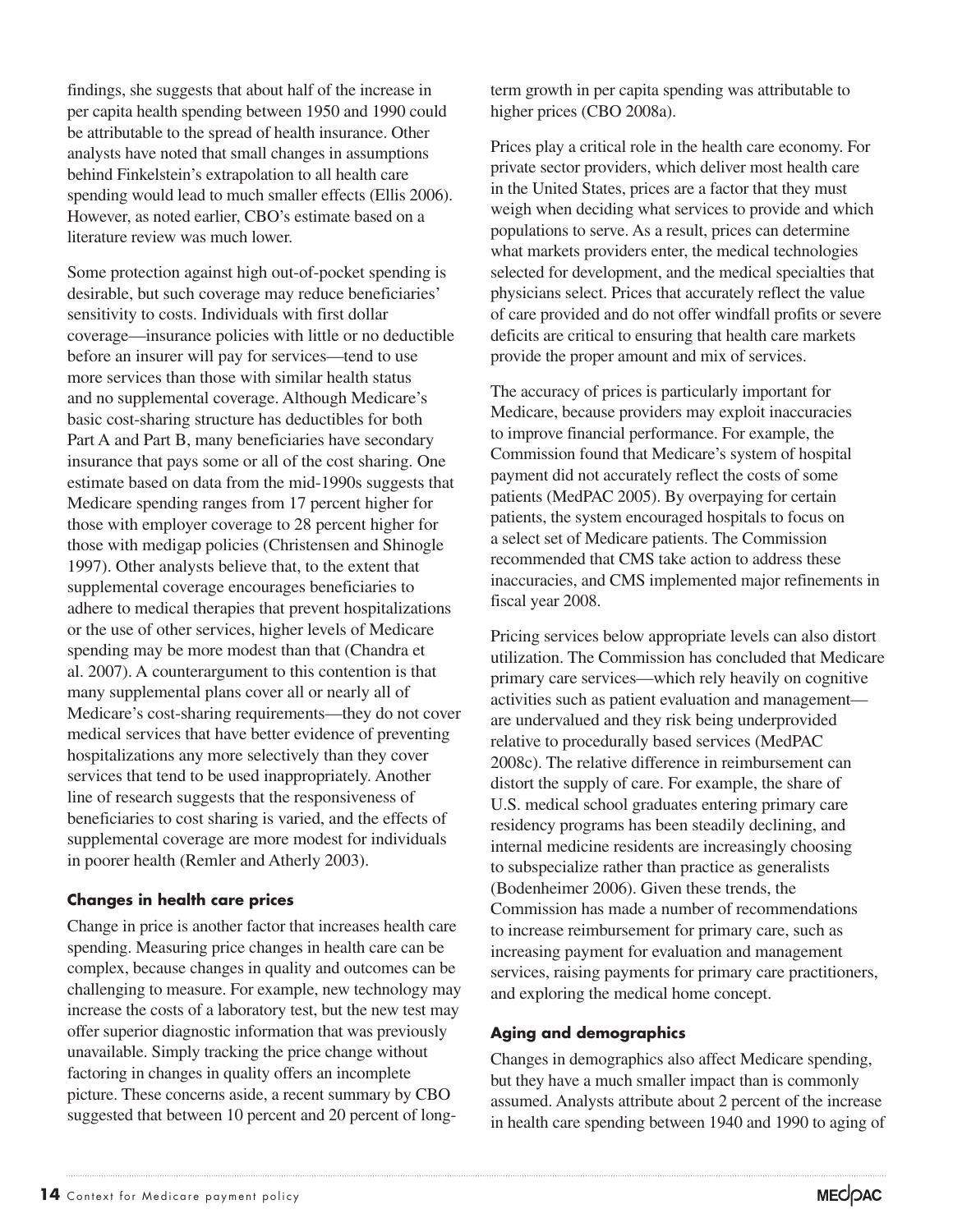the population (CBO 2008a). The baby boom population, the first wave of which will become eligible for Medicare in 2010, is commonly mentioned as a critical element in the challenge to social insurance programs. Though the growth in the number of beneficiaries will increase in the coming decades, the impact of this growth will be less than other factors driving per beneficiary spending such as technology. In CBO's long-term models, the impact of a graying society will account for 27 percent to 35 percent of future growth in spending for Medicare and Medicaid (CBO 2008b). The remainder of growth will be rising per capita costs due to other factors, such as advanced technology, national wealth, and the use of health insurance.

#### **Health status**

Our nation's underlying health status and changes in clinical treatment thresholds also affect spending. Recent work by Thorpe and Howard suggests that, between 1987 and 2002, nearly all the growth in health care spending for Medicare beneficiaries could be attributed to spending for patients being treated for five or more conditions (Thorpe and Howard 2006). In 2002, about 50 percent of all Medicare beneficiaries were being treated for five or more conditions, compared with about 31 percent of beneficiaries in 1987. At the same time, a larger proportion of patients being treated for five or more conditions reported that they were in excellent or good health—60 percent in 2002 compared with 33 percent in 1987. The authors concluded that medical professionals are treating healthier patients, treatments are improving health outcomes, or both are occurring.

#### **Industry consolidation**

Recent years have also seen the consolidation of health care providers and health plans (Nichols et al. 2004). These consolidations may result in new efficiencies that lower costs, but they can also lead to lower quality and higher prices (Vogt and Town 2006). The concern is that the primary motivation for much of this consolidation is to capture more market share and to leverage this market share for more favorable payments. Similarly, insurers seek market share to push providers for lower rates. This consolidation has resulted in some markets being served by a few dominant plans and providers; depending on the characteristics of the local market, it can result in cooperation to achieve system improvements or an accommodating détente (Ginsburg and Lesser 2006). In markets where collaboration takes place, consolidation

may unify local delivery systems around common goals such as improving quality. However, markets with few plans and providers may lack sufficient competition to spur needed improvements in efficiency and innovation. Some analysts have found that providers do not compete on price and efficiency in many markets; instead, they compete to increase their market share of the most profitable business lines (Berenson et al. 2006). This situation can lead to an increase in the supply and volume of medical services, but this type of competition does not necessarily address quality or efficiency concerns.

The U.S. health care system is fragmented among many different types of providers, and consolidation could be beneficial if it reorganized the delivery system to make it more efficient. However, many current consolidation trends are not correcting the imbalances in the delivery system that increase costs. For example, consolidation driven by a desire to expand market share may not encourage hospitals and physicians to coordinate care to improve quality or reduce readmissions. Also, marketdriven consolidation may not address imbalances in the type of care available. Research suggests that areas with higher rates of specialty care per person are associated with higher spending but not improved access, quality, health outcomes, or patient satisfaction (Fisher et al. 2003a, Fisher et al. 2003b, Kravet et al. 2008, Wennberg et al. 2006). Moreover, states with more primary care physicians per capita have better health outcomes and higher scores on performance measures (Baicker and Chandra 2004, Starfield et al. 2005). The Commission has recommended exploring forms of organization that would encourage collaboration between physicians and hospitals for care coordination and strengthen the role of primary care (MedPAC 2008c). These policies would address the fragmentation in the delivery system with the goal of improving quality and efficiency.

# **Is higher spending worth it?**

Despite high levels of spending, the health care system has not produced commensurate increases in quality or outcomes. A surfeit of evidence suggests that much of the health care delivered has little beneficial value for patients (Fuchs 2004, New England Healthcare Institute 2008). Studies of regional differences in spending and utilization have found that areas with more spending do not have improved patient health or satisfaction (Fisher 2003a, Fisher 2003b). In addition, these studies indicate that variation also exists among different classes of services. For example, one analysis found that the geographic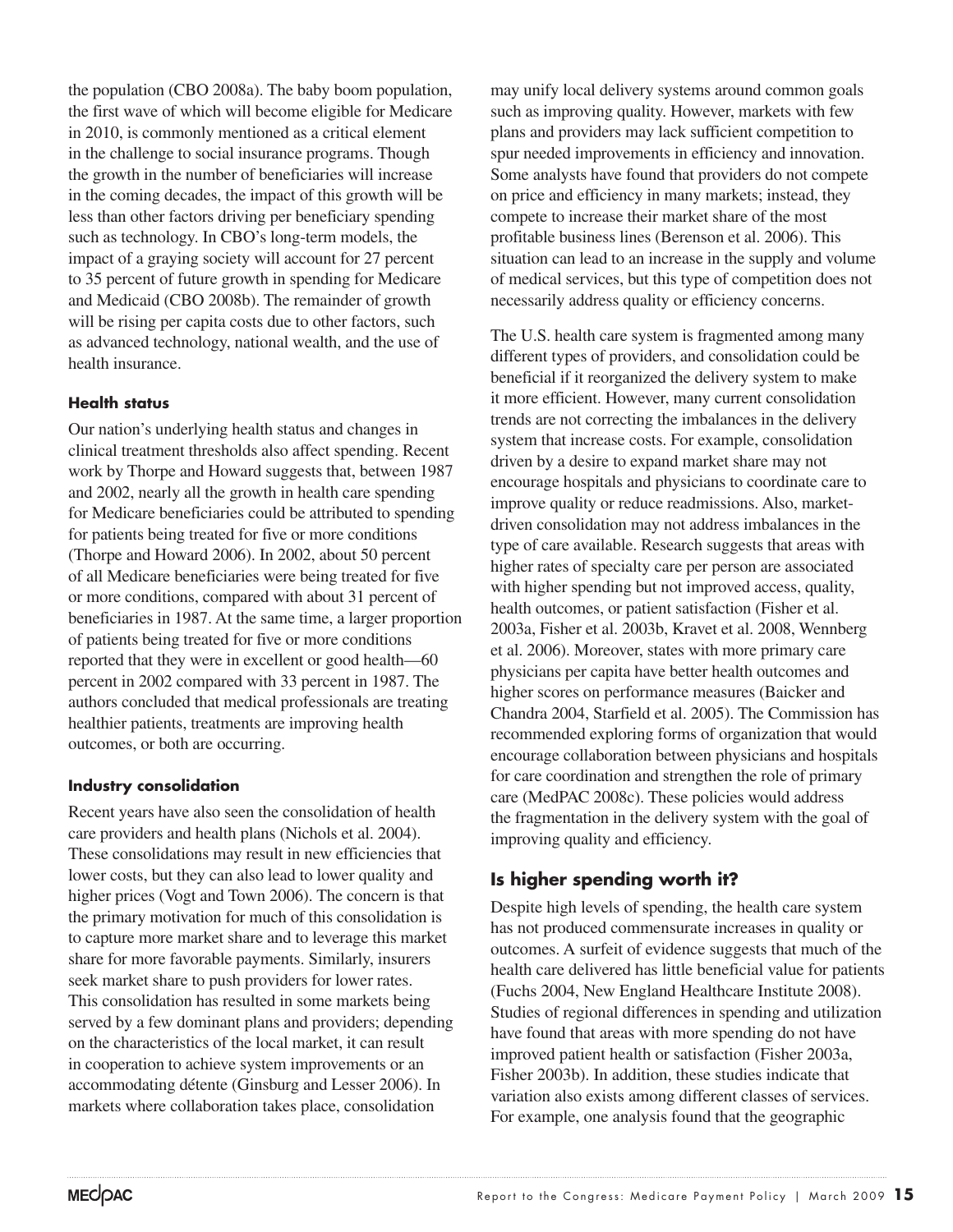variation in imaging services was greater than that for most other services (MedPAC 2003). The financial impact of the variation is substantial for all payers, and some have suggested that 25 percent or more of the care delivered in the United States health care system could be eliminated with no detrimental impact on health outcomes (McKinsey Global Institute 2007, Orszag 2008, PricewaterhouseCoopers 2008). In addition, the quality of care provided in the United States has been found to be deficient. A study by the RAND Corporation found that a national sample of patients received only about half of the care that would have been expected (McGlynn et al. 2003). All these findings indicate that the current system is inefficient and often inefficacious, and an opportunity exists to reduce growth in expenditures and increase the value of care provided.

Advances in medical technology have led, on average, to improvements in our health and gains in life expectancy. Recently, Cutler and colleagues concluded that, on average across all ages, increases in medical spending between 1960 and 2000 (attributed largely to advances in medical care) provided reasonably good value, with an average cost per life-year gained of \$19,900 (Cutler et al. 2006).

However, when focused on spending and life expectancy for individuals age 65 or older, the same research found that between the 1970s and 1990s the incremental cost of an additional year of life rose from \$46,800 to \$145,000. These estimates suggest that the cost of adding one more year of life has been increasing, and the authors note that their estimates for the 1990s would fail many cost–benefit criteria.

More recent research finds that survival gains have stagnated since 1996 for patients with acute myocardial infarction (AMI), even though spending for patients with this condition has increased (Skinner et al. 2006). These trends suggest that higher spending is not yielding better outcomes. Skinner and colleagues also found that areas with higher spending for AMI did not have better health outcomes.

Research on the wide geographic variation in health care spending suggests that we waste resources (Fuchs 2005). Some payment systems contribute to the problem of wasteful spending by rewarding inefficient or lowquality care as much as if not more than high-quality care delivered by efficient providers. Given questions about Medicare's sustainability, the Commission has called

for distinguishing between high-quality care and care of more questionable value (MedPAC 2004b).

Some studies indicate that the gains to health care may not be evenly distributed in the United States. Numerous measures indicate that low-income individuals and some minority groups have greater difficulty in obtaining appropriate care (AHRQ 2008). Higher income individuals are more likely to be insured, and the insured generally have better access to care than uninsured individuals. For example, insured individuals were six times more likely than uninsured individuals to have a primary care provider. Women over age 40 with lower incomes were less likely to receive mammograms than those with higher incomes. The likelihood of receiving recommended diabetic services increases with income and education and with being white. Conversely, certain minority groups and lowincome diabetic individuals were less likely to receive recommended services. Like other quality shortcomings in the U.S. health care system, these disparities persist despite the nation's high level of health spending.

## **Consequences of rapid spending growth for Medicare**

The status of the Medicare trust funds shows the imminent adverse consequences of rapid growth in health care spending. In their most recent report, the Medicare trustees project that, under intermediate assumptions, the assets of the HI trust fund will be exhausted in 2019. Income from payroll taxes collected in that year would cover 78 percent of projected benefit expenditures. In the future, the share of benefit expenditures covered by payroll tax collections would fall as health care cost inflation exceeded growth in payroll; by 2050, payroll tax collections would cover only 40 percent of projected Part A expenditures. Medicare will have no authority to pay the remainder of Part A benefits due. The SMI trust fund is financed automatically with general revenues and beneficiary premiums, but the trustees point out that financing from the federal government's general fund, which is funded primarily through income taxes, would have to increase sharply to match the expected growth in spending. Further, the projections for SMI growth are artificially low because they assume that the reductions in physician spending required under the sustainable growth rate (SGR) formula occur—even though these reductions are usually overridden. Even with the optimistic assumption of lower growth in physician payments, the share of federal taxes and spending would grow significantly. Such rapid growth would have repercussions for beneficiaries and taxpayers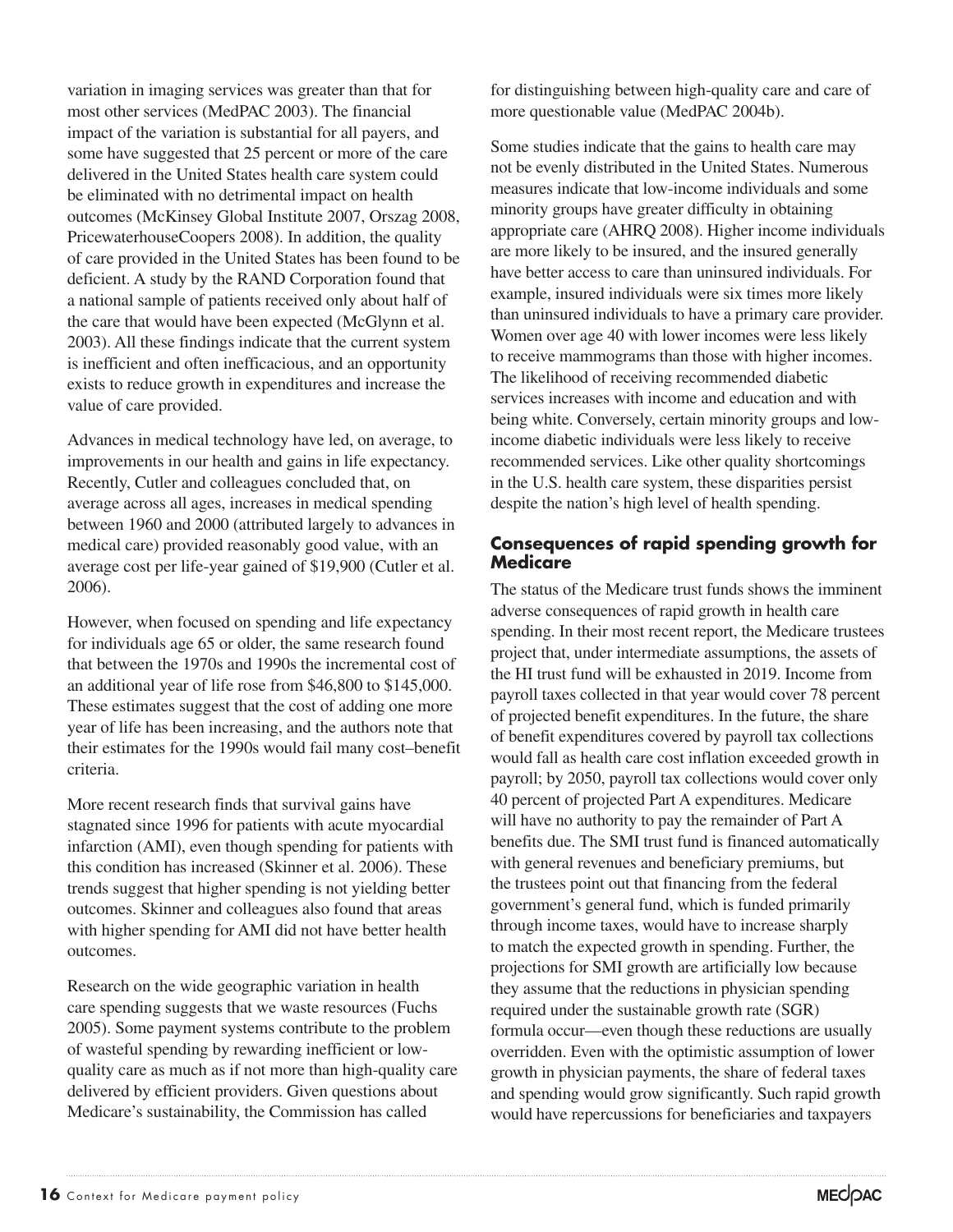**Medicare faces serious challenges with long-term financing FIGURE 1-4 1–4F i g ure**



Note: GDP (gross domestic product), HI (Hospital Insurance). These projections are based on the trustees' intermediate set of assumptions. Tax on benefits refers to a portion of income taxes that higher income individuals pay on Social Security benefits that is designated for Medicare. State transfers (often called the Part D "clawback") refer to payments called for within the Medicare Prescription Drug, Improvement, and Modernization Act of 2003 from the states to Medicare for assuming primary responsibility for prescription drug spending. Source:

Source: 2008 annual report of the Boards of Trustees of the Medicare trust funds.

as well as for the availability of funds for other federal reductions occur, indicate ho priorities. Specifically, if Medicare benefits and payment would have to systems remain as they are today, the trustees note that over time the program will require major new sources **The graph of the graph function did not handle the graph function did not handle the graph function did not handle this well.** of financing for Part A and will automatically require increasing shares of general tax revenues for Part B and Part D. The trustees project that dedicated payroll taxes will make up a smaller share of Medicare's total revenue and that a large deficit between spending for Part A (HI) and revenue from dedicated payroll taxes will develop (Figure 1-4). The share of the nation's GDP committed to Medicare will grow to unprecedented levels, squeezing other priorities in the federal budget. These long-term projections, which assume that the SGR payment

reductions occur, indicate how significant the changes would have to be to ensure that Medicare does not become an excessive burden for future generations.

To finance the projected deficit through 2080, the trustees estimate that Medicare's payroll tax would need to increase immediately from 2.9 percent to 6.44 percent of earned income, or HI spending would need to decrease immediately by 51 percent. Delays in addressing the HI deficit would eventually require even larger increases in the tax rate or even more dramatic cuts in spending. The premiums and general revenues required to finance projected spending for SMI services could impose a significant financial liability on Medicare beneficiaries and on resources for other priorities. If income taxes remain at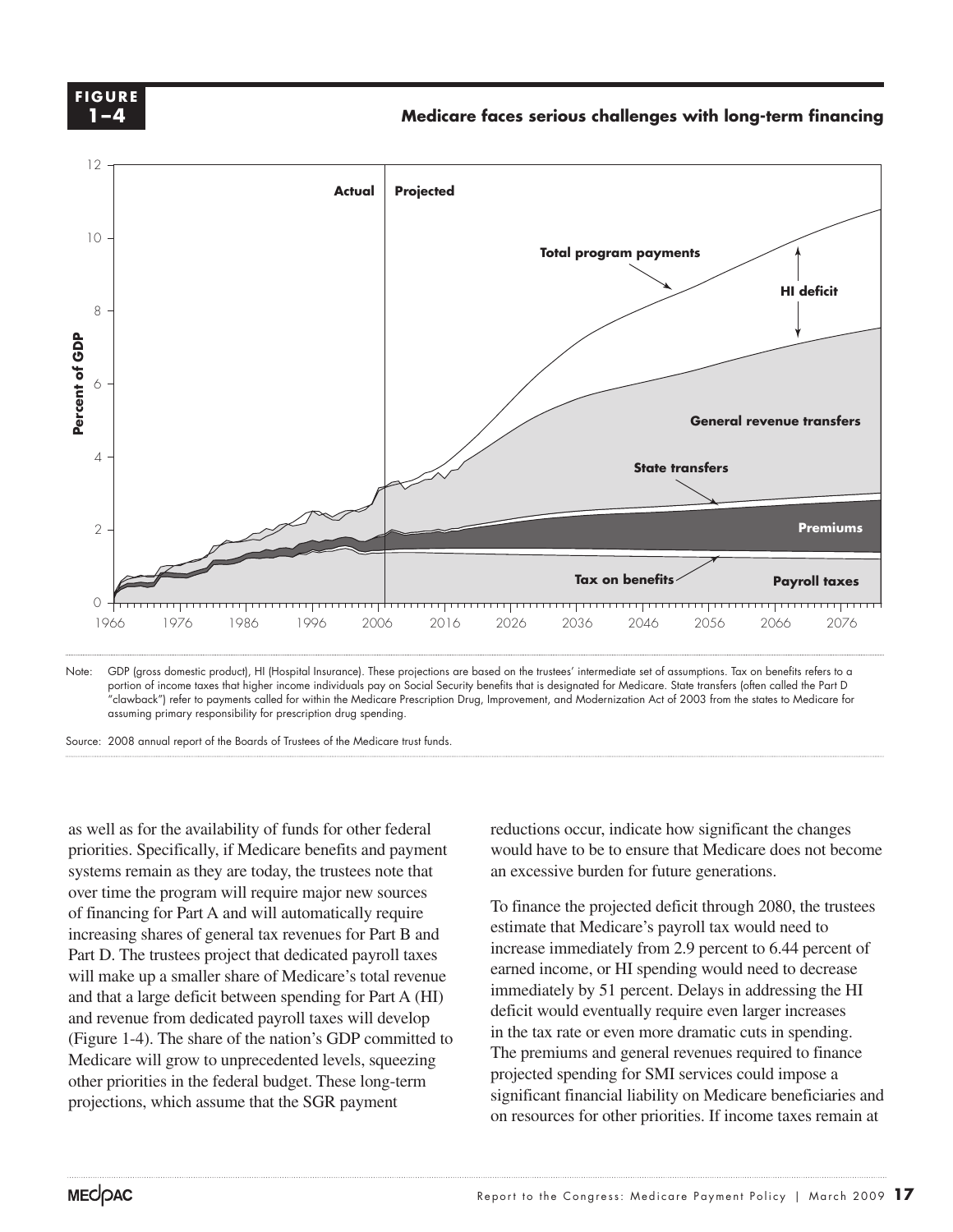# **1–1 Changes in standard Medicare Part B premiums**

| Year | <b>Monthly</b><br>premium | Annual<br>change |  |
|------|---------------------------|------------------|--|
| 1996 | \$42.50                   |                  |  |
| 1997 | 43.80                     | 3.0%             |  |
| 1998 | 43.80                     | 0.0              |  |
| 1999 | 45.50                     | 3.7              |  |
| 2000 | 45.50                     | 0.0              |  |
| 2001 | 50.00                     | 9.0              |  |
| 2002 | 54.00                     | 7.4              |  |
| 2003 | 58.70                     | 8.0              |  |
| 2004 | 66.60                     | 11.9             |  |
| 2005 | 78.20                     | 14.8             |  |
| 2006 | 88.50                     | 11.6             |  |
| 2007 | 93.50                     | 5.3              |  |
| 2008 | 96.40                     | 3.0              |  |
| 2009 | 96.40                     | 0.0              |  |
|      |                           |                  |  |

Source: 2008 annual report of the Boards of Trustees of the Medicare trust funds.

the historical average share of the economy, the Medicare trustees estimate that the SMI program's share of personal and corporate income tax revenue would rise from 11 percent today to 24 percent by 2030. If the projections for SMI were adjusted to remove the payment reductions required by the SGR, the share of personal and corporate income taxes required would be even higher.

# **Increasing financial liability for beneficiaries**

Rapid growth in Medicare spending has implications for beneficiaries as well as taxpayers, since both groups finance the program. The cost sharing in Medicare is indexed to increase with expenditures through a variety of mechanisms. For example, from 2004 to 2008 the deductible for Part A has risen 17 percent and the Part B deductible has risen 35 percent. In addition, as Medicare raises its rates for services, beneficiary liabilities for copayments and premiums in Part B also increase. Some aspects of Medicare's cost-sharing and taxation are income-related (see text box, pp. 20–21).

Part B premiums for 2009 are \$96.40 per month (or almost \$1,157 for the year), equal to the 2008 amount. It is unusual to not have an increase in the Part B premium, as Table 1-1 indicates. While Part B expenditures are expected to increase in 2009, a higher than expected contingency reserve mitigated the need for an increase in

2009 (CMS 2008c). Medicare wishes to maintain a reserve equal to about 20 percent of Part B expenditures to ensure it has adequate funds if expenses are higher than predicted. However, the reserve was estimated to equal 24 percent in 2008, and CMS concluded that the excess in 2008 would offset the need to raise premiums to fund the contingency reserve in 2008.

The size of Medicare cost sharing relative to the Social Security benefit is one metric for assessing the burden of cost sharing on beneficiaries, as Social Security accounts for three-quarters of the income for 60 percent of the elderly population in 2006 (Federal Interagency Forum on Aging Related Statistics 2008). If we include the costs of both Part B and Part D, the average cost of SMI premiums and cost sharing for Part B and Part D are estimated to absorb about 27 percent of Social Security benefits. On balance, even though most beneficiaries get relief from out-of-pocket spending because of Part D, growth in health care spending eventually will outpace growth in Social Security benefits (Figure 1-5). At the same time, Medicare's lack of a catastrophic cap on cost sharing under Part A and Part B means that individuals with higher health care needs bear a greater share of the cost-sharing burden.

There is significant variation among beneficiaries in the amount of cost sharing they bear, and beneficiaries with the highest Medicare costs bear a disproportionate share of the total cost-sharing burden. For example, in 2005, the 5 percent of beneficiaries with the greatest cost-sharing liability, those with \$5,000 or more in liabilities, accounted for 35 percent—\$17 billion—of all cost-sharing paid. There is no catastrophic protection in Part A and Part B, and those individuals who have high medical expenses pay a disproportionate share of the cost-sharing liability.

Projections such as these highlight the importance of finding ways to slow growth in Medicare spending (Figure 1-6, p. 22). If policymakers do not act quickly, Medicare's need for financing will place an increasing liability on beneficiaries through their premiums and cost sharing, crowd out resources for other federal priorities, and potentially affect the federal budget deficit, the level of federal taxation and debt, and economic growth.

# **Consequences of rapid growth for other health care sectors**

Some employers argue that the rising cost of health care premiums affects their ability to compete in the world marketplace. However, most economists contend that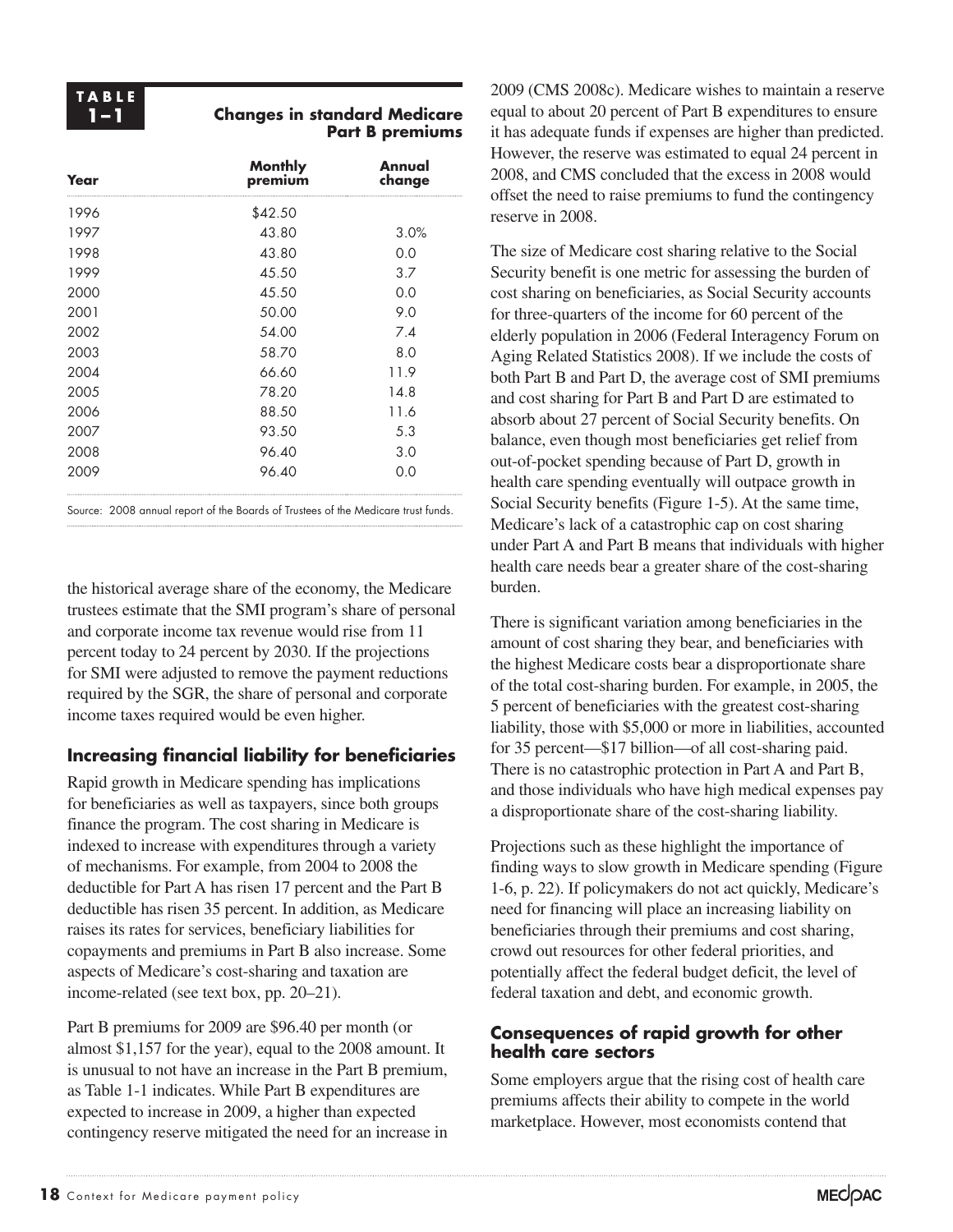**FIGURE 1-5 <sup>F</sup> <sup>i</sup> g ure 1–5**

Average monthly SMI benefits*,* premiums*,* and cost sharing are projected **to grow faster than the average monthly Social Security benefit**



Source: 2008 annual report of the Boards of Trustees of the Medicare trust funds. Source:

growth in the health premiums employers pay has no  $\frac{1}{2}$  long-term effect on the competitive position of firms used to (Fuchs 2005, Pauly 1997). Instead, a firm's costs for health premiums substitute for cash compensation that it would greater that  $\frac{1}{2}$ otherwise pay to workers, in the same way that retirement and other benefits substitute for higher wages. Longer Other distributional i term contracts with workers may prevent some firms spending on nearly care. In response to rapid increases from keeping their full compensation package in line with their productivity. As would be the case with any other  $\frac{1}{\cos \theta}$  reduces (1, 1, 1, 1, 1, 1) would be the case with any other large cost, rapid growth in health premiums can make firms' need for greater productivity more apparent. To achieve productivity gains quickly, firms sometimes take disruptive steps and redistribute income and health coverage for workers and retirees. Rising health care costs may also affect workers' take-home pay. Employers have a finite budget for compensation, and increases in compensation • Data is in the datasheet. Make updates in the datasheet.

costs that are committed to health insurance cannot be used to increase salaries. In recent years, the increases had the private health insurance have been two or three times in 2005, Pauly 1997). Instead, a firm's costs for health in private health insurance have been two or three times greater than the growth in salaries (Claxton et al. 2007).

> Other distributional issues arise from rapid growth in spending on health care. In response to rapid increases in premiums, many employers have raised cost-sharing requirements for their employees, asked them to pay a larger share of premiums, or—particularly for smaller firms—reduced the availability of coverage. From 2000 to 2005, the percentage of nonelderly individuals with employer-based health insurance fell from 67 percent to 62 percent, which analysts attribute to the rising cost of providing health benefits (Fronstin 2007). Since required premium contributions by enrollees have risen faster than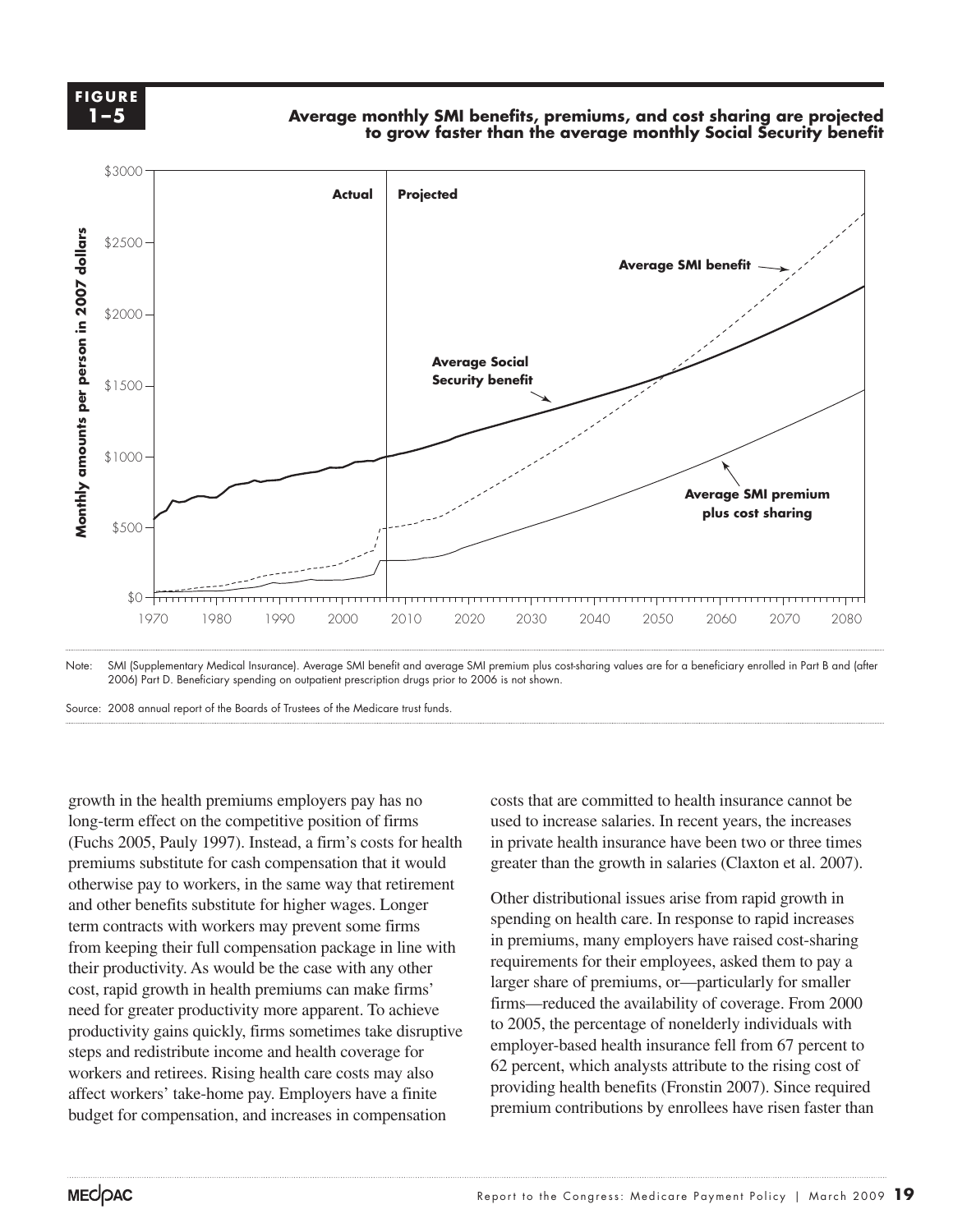# **Income-related features of Medicare financing and benefits**

Dolicymakers have added elements to Medicare<br>that set benefits and financial contributions bas<br>on beneficiary income. The elements of the<br>income related policies you's mong the different perto that set benefits and financial contributions based on beneficiary income. The elements of the income-related policies vary among the different parts of Medicare.

#### **Tax on Social Security benefits**

In 1993, the Congress expanded the tax on Social Security benefits to provide additional revenue for the Hospital Insurance (HI) trust fund. For most seniors, income from Social Security is not taxable. However, beneficiaries with incomes over \$34,000 if single, and \$44,000 if married filing jointly, include up to 85 percent of Social Security benefits in their taxable income.7 This additional income adds to federal tax liability, and a portion of the revenues associated with this income is paid into the HI trust fund. In 2007, about \$11 billion was paid into the HI trust fund from taxation of Social Security benefits. Because the dollar threshold for including Social Security benefits in taxable income is a fixed amount, the number of beneficiaries paying this tax is expected to increase in future years.

#### **Part B income-related premium**

The Medicare Prescription Drug, Improvement, and Modernization Act of 2003 is also a Part B incomerelated premium. Individuals with modified adjusted gross incomes (MAGIs) of \$85,000 or more and married couples with MAGIs of \$170,000 or more pay a higher premium. The payment was phased in over three years beginning in 2007, and starting in 2009 higher income individuals will pay monthly premiums equal to 35 percent, 50 percent, 65 percent, or 80 percent of Medicare's average Part B costs for elderly beneficiaries, depending on their income. All other individuals pay premiums equal to 25 percent of average costs for elderly beneficiaries. The highest income beneficiaries will pay premiums of about \$308.30 in 2009, more than triple the standard premium. CMS estimates that about 5 percent of Part B enrollees will pay higher premiums based on income (CMS 2006).

#### **Medicare Savings Programs**

Beginning with the qualified Medicare beneficiary (QMB) program in 1988, the Congress has created a number of programs to help beneficiaries with limited incomes pay for Medicare premiums and cost sharing. Medicare Savings Programs—including QMB, specified low-income Medicare beneficiary (SLMB), and qualifying individual—have the potential to reduce the financial burden for access to needed medical services for beneficiaries with limited incomes. Beneficiaries who meet income and resource (or asset)

*continued next page*

income, some workers choose to forgo coverage (Ginsburg 2004). During 2006, nearly 45.7 million people, or 15.3 percent of the U.S. population, were uninsured at some point in time (DeNavas-Walt et al. 2008).

Increases in the numbers of people without private health insurance raise demand for public coverage. Those who cannot secure coverage may receive uncompensated care, and providers may seek higher payments for insured patients to cover losses. The costs of caring for the uninsured do not fall equally on all providers, since

the uninsured often postpone care until their condition becomes more serious. In turn, providers that bear more of those costs sometimes seek public subsidies or limits on the competition they face. Rising costs put upward pressure on the financing needs of public and private health care programs for the beneficiaries who already have coverage. Some analysts contend that higher health care costs can also lead to greater fragmentation of risk pools in the health care market, as healthier people search for insurance alternatives that are less costly (Glied 2003).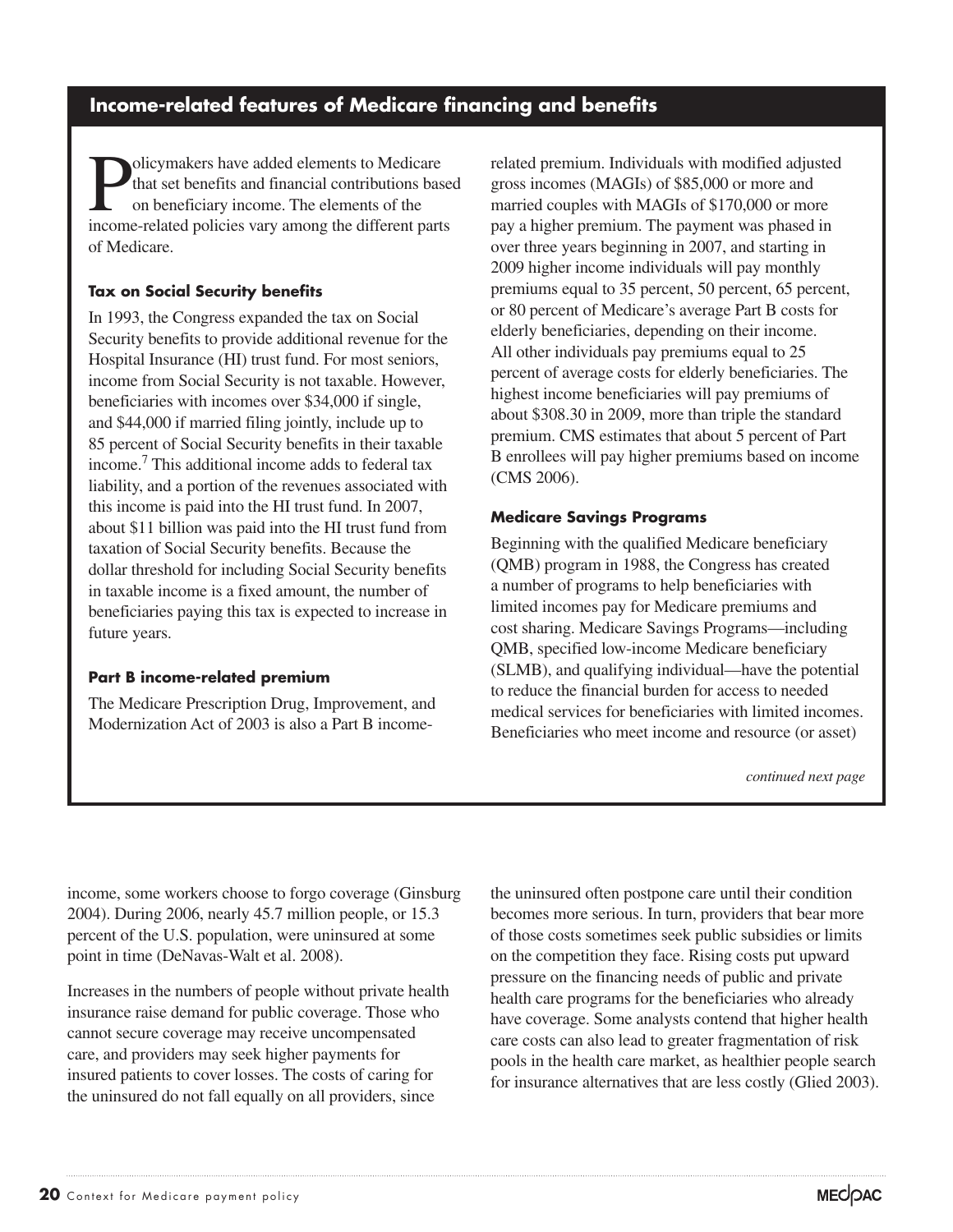# **Income-related features of Medicare financing and benefits (cont.)**

criteria pay no Medicare Part B premiums and, in some cases, no deductibles or coinsurance for Medicarecovered services (Table 1-2). They are also deemed eligible for the low-income drug subsidy (LIS) under Part D. Despite the benefits available, participation in the programs has been low (MedPAC 2008b). An estimated 33 percent of eligible beneficiaries are enrolled in the QMB program and fewer eligible beneficiaries (13 percent) are taking part in the SLMB program.

#### **Part D low-income drug subsidy**

The LIS provides limited copayments and gap coverage for beneficiaries who meet certain eligibility requirements tied to income and assets. Beneficiaries who qualify for the benefit pay little or no premiums and cost sharing and are not subject to the Part D coverage gap. Despite considerable publicity, participation in LIS remains limited. As of January 2007, about 9.5 million beneficiaries were receiving the drug subsidy. Of them, about 7 million, or 57 percent of the eligible population, were dual eligibles who were deemed eligible because of their Medicaid status. Another 2.3 million, or 17 percent of the eligible population, individually applied for LIS and were found eligible by the Social Security Administration. Of those beneficiaries not automatically enrolled in LIS, the National Council on Aging estimates that between 35 percent and 42 percent of those eligible have enrolled (ABC 2007). CMS estimates that most Medicare beneficiaries who have not signed up for Part D and do not have other creditable drug coverage are eligible for LIS. ■

# **T ABL E**

## **1–2 Federal eligibility criteria for Medicare Savings Programs**

| <b>Medicare Savings Program</b>                                                 | Income                              | Asset limit     | (individual/couple) Covered costs and services |
|---------------------------------------------------------------------------------|-------------------------------------|-----------------|------------------------------------------------|
| <b>QMB</b>                                                                      | $<$ 100% of poverty                 | \$4,000/\$6,000 | Medicare premiums and cost-sharing             |
| <b>SLMB</b>                                                                     | 100-120% of poverty \$4,000/\$6,000 |                 | Medicare premiums                              |
| QI-block grant funded by federal government 120-135% of poverty \$4,000/\$6,000 |                                     |                 | Medicare premiums                              |
|                                                                                 |                                     |                 |                                                |

Note: QMB (qualified Medicare beneficiary), SLMB (specified low-income beneficiary), QI (qualifying individual). States have the flexibility to adjust countable income and assets.

Source: Nemore et al. 2006.

## **Meeting the challenges of Medicare reform**

Medicare faces powerful upward pressures on spending that will be difficult to staunch. The interaction between broad use of newer medical technologies and health insurance is thought to account for much of the long-term spending growth in the United States, and those forces will likely push future spending higher. The recent addition of Medicare's outpatient prescription drug benefit places a substantial new financial responsibility on the program.

As we near the end of this decade, Medicare will have to grapple with the additional challenge of higher enrollment levels associated with retiring baby boomers, which will affect program spending levels as well as the demand for federal resources for other programs that benefit the elderly, such as Social Security and Medicaid.

Policymakers will need to use a combination of approaches to address Medicare's long-term financing because no single strategy will be sufficient to address the problem. Strategies to constrain payments may be shorter term in nature since, over time, continually restricting Medicare's payments below the cost of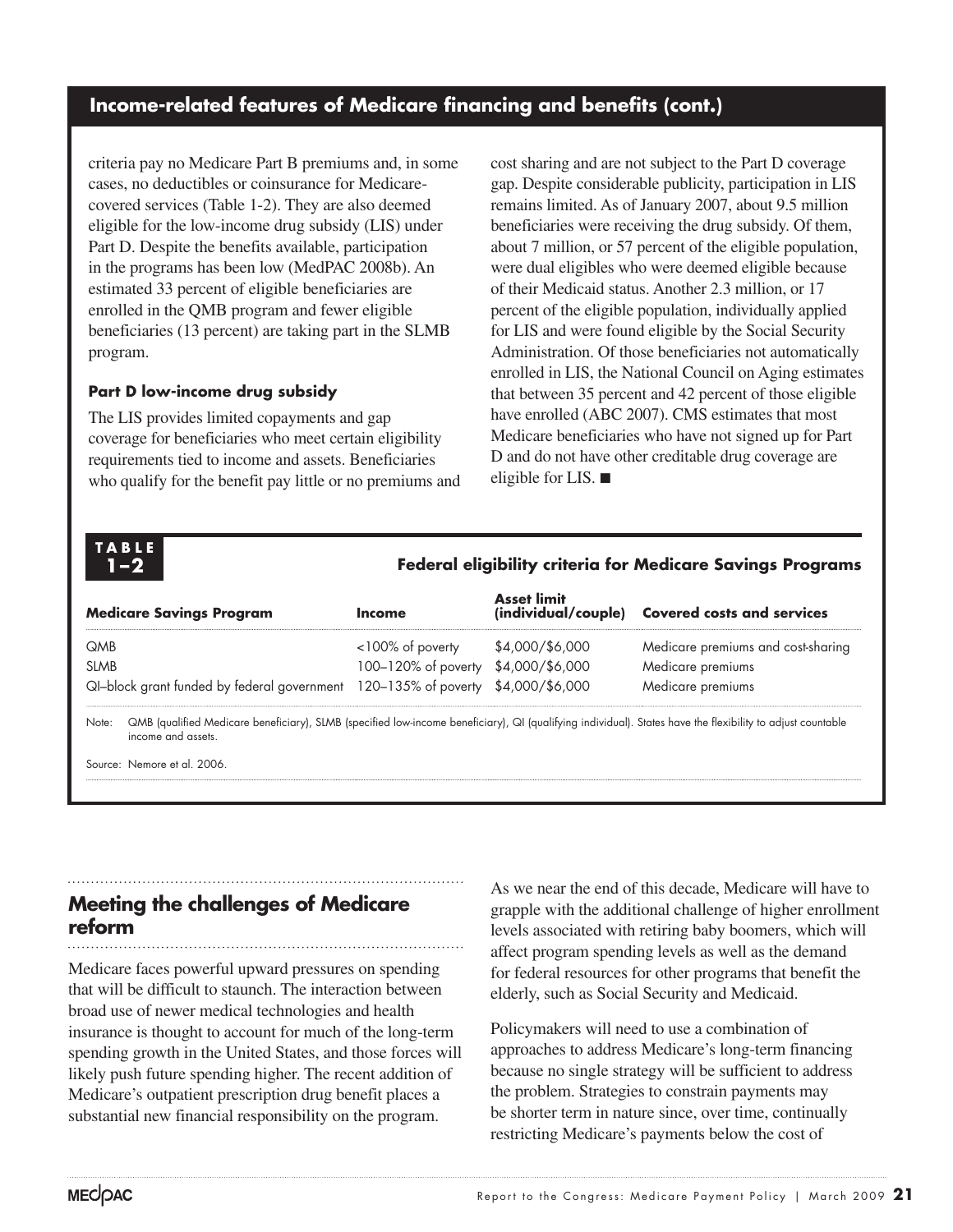**FIGURE F i g ure 1-6 1–6**

#### Trustees and CBO project Medicare spending to grow at an annual **average rate of 7 percent to 8 percent over the next 10 years**



providing care could hurt beneficiaries' access to care. providing care could nuit beneficiaries access to earch. The payment sy<br>Changes to supplemental coverage could curb spending the challeng but could require changes to cost sharing that have divisive incentive distributional impacts. Increasing revenue would not disrupt the current delivery system, but it would increase the tax burden on society and reduce the resources available for other national priorities. every line point and makes it funky.

Encouraging greater efficiency may be the most desirable  $\mathbf{r}$ because it would enable the Medicare program to do more with existing resources. Reconfigured payment systems would change the distribution of payments among providers, with some gaining and others losing. Much of the Commission's work focuses on encouraging greater efficiency, and the recommendations in this report are part of our mandate from the Congress. These recommendations assess the efficiency of each

payment system, but the Commission acknowledges that the challenges facing Medicare require addressing the incentives and organization of the health care system at utional impacts. Increasing revenue would not a fundamental level. In prior reports to the Congress, we have made recommendations that would address some For the cancel commentations that would did a pattern (e.g., including comparative effectiveness, including comparative effectiveness, medical home, and the bundling of services provided in an endical home, and the bundling of services provided in an episode of care (MedPAC 2008c, MedPAC 2007). ■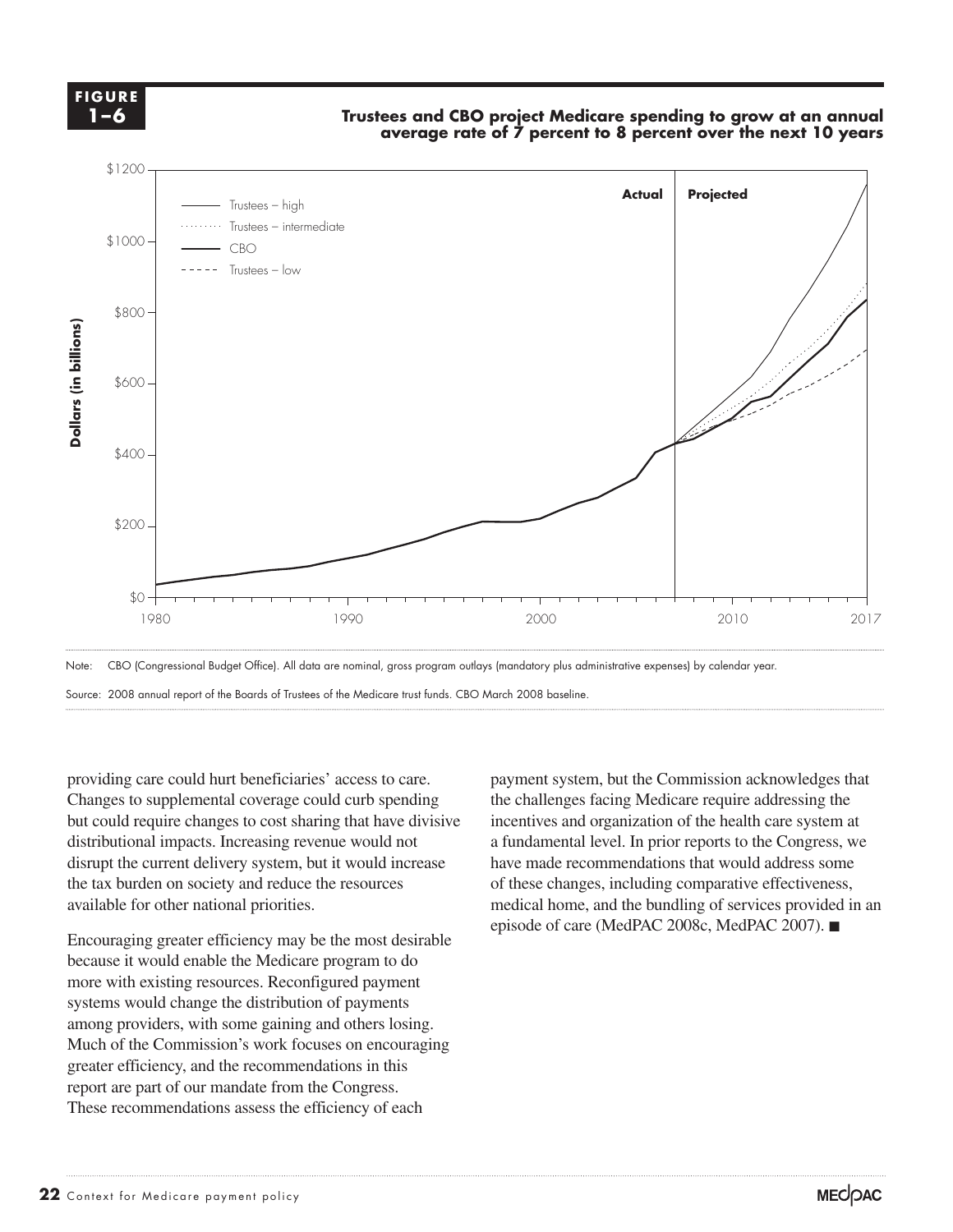# **Endnotes**

- 1 As Robert Myers, the Social Security Administration's Chief Actuary in 1965, stated, designing a two-part program resulted from a "legislative process [that] was a matter of political compromise and was not by any means dictated by actuarial principles" (Myers 2000).
- 2 The premium for Part D plans is set to cover 25 percent of the cost of the benefit. However, the balance of Part D funded by the general fund is greater than 75 percent because several categories of expenditures are not included in the premium. The federal government pays the Part D premium for lowincome beneficiaries. Part D also pays a subsidy to employers that is not funded through premiums. For these reasons, the overall share of Part D expenditures funded by the general fund is greater than 75 percent.
- 3 The United States uses private health insurance extensively because of the country's tax policies and economic history. During the World War II era, larger U.S. companies began offering health insurance to provide higher compensation to a relatively scarce labor force while avoiding wage and price controls. The federal government did not consider such fringe benefits subject to wage controls, and health insurance contributions paid by employers were not considered taxable income (Helms 2005). At the time, the health insurance industry was in its infancy. Since then, the use of employersponsored health insurance and the broader market for private insurance have grown substantially.
- 4 For example, we would not include the value of personal exemptions from individual income tax for dependent minors when calculating U.S. economic output.
- 5 Dollar amounts are adjusted for purchasing power parity differences in the cost of living across countries—by comparing prices for a fixed basket of goods. OECD's adjustment is a broad-based basket, not one specific to health costs.
- 6 The model uses data from OECD countries to estimate the predicted relationship between per capita income and per capita health care consumption. The authors then compare estimated health care spending for the United States based on the model with actual health care spending and arrive at a variance of \$477 billion between actual and predicted spending.
- 7 Half of the Social Security benefit amount is included in determining beneficiary income under these thresholds.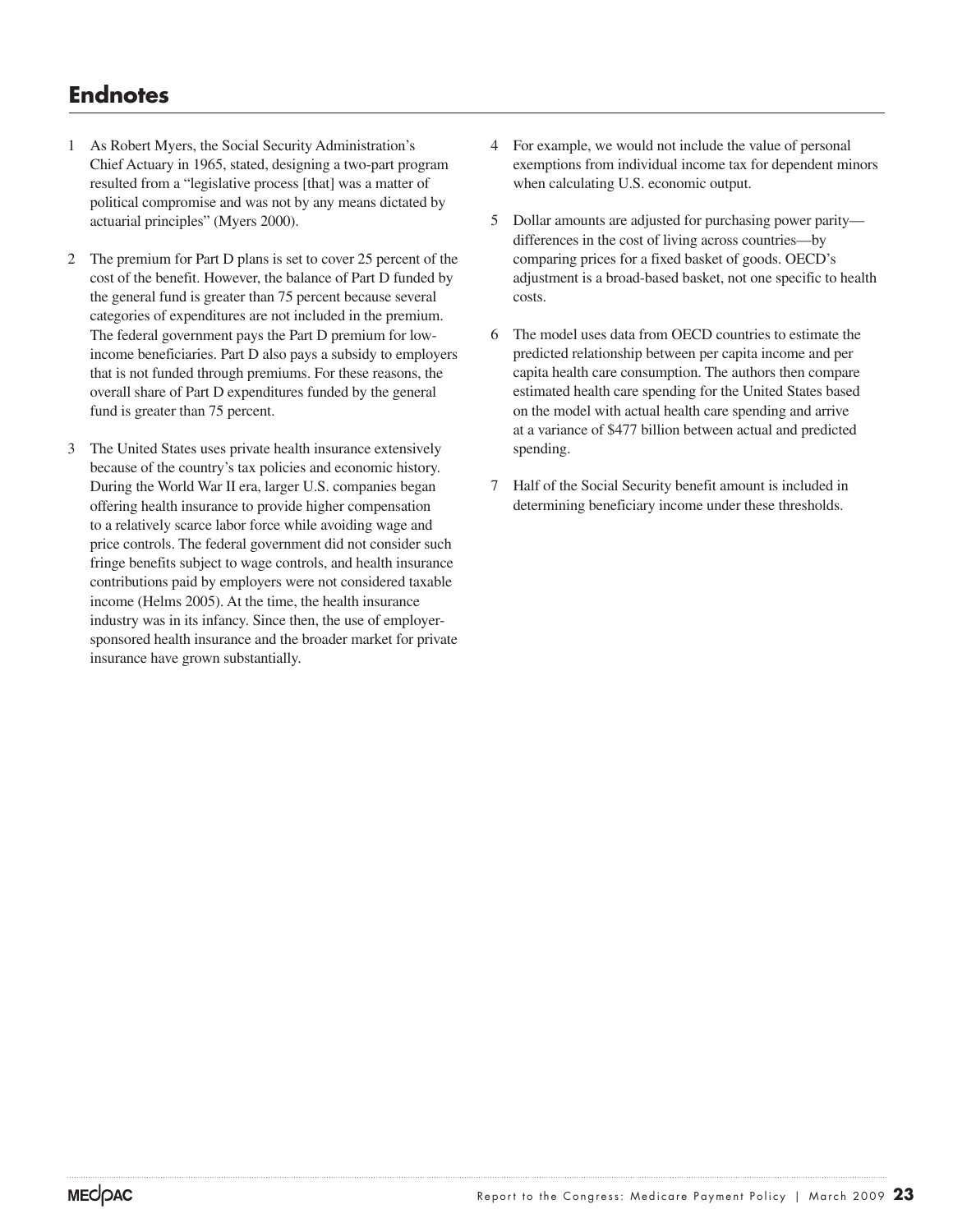# **References**

2004 Technical Review Panel on the Medicare Trustees Report. 2004. *Review of the assumptions and methods of the Medicare trustees' financial projections*. http://aspe.hhs.gov/health/ medpanel/2004/2004\_Technical\_Review\_Panel\_on\_the\_ Medicare\_Trustees\_Report.pdf.

2000 Technical Review Panel on the Medicare Trustees Report. 2000. *Review of the assumptions and methods of the Medicare trustees' financial projections*. http://www.cms.hhs.gov/ ReportsTrustFunds/downloads/TechnicalPanelReport2000.pdf.

Aaron, J., N. Altman, K. Apfel, et al. 2008. *A balanced approach to restoring fiscal responsibility*. Washington, DC: Center on Budget and Policy Priorities. July.

Access to Benefits Coalition. 2007. *The next steps: Strategies to improve the Medicare Part D low-income subsidy*. Washington, DC: ABC.

Agency for Healthcare Research and Quality, Department of Health and Human Services. 2008. *2007 national healthcare disparities report*. Publication no. 08–0041. Rockville, MD: AHRQ. February.

Antos, J., R. Bixby, S. Butler, et al. 2008. *Taking back our fiscal future*. Washington, DC: The Brookings Institution and The Heritage Foundation. April.

Antos, J., and R. E. King. 2003. *Comparing Medicare and private-sector spending growth: Recent study does not account for important private sector changes*. Washington, DC: Pharmaceutical Research and Manufacturers of America.

Baicker, K., and A. Chandra. 2004. Medicare spending, the physician workforce, and beneficiaries' quality of care. *Health Affairs* (April): 184–196.

Berenson, R. A., T. Bodenheimer, and H. H. Pham. 2006. Specialty-service lines: Salvos in the new medical arms race. *Health Affairs Web Exclusives* (July 25). http://www.healthaffairs. org.

Boards of Trustees, Federal Hospital Insurance and Federal Supplementary Medical Insurance Trust Funds. 2008. *2008 Annual report of the Boards of Trustees of the Federal Hospital Insurance and Federal Supplementary Medical Insurance Trust Funds.* Washington, DC: Boards of Trustees.

Boccutti, C., and M. Moon. 2003. Comparing Medicare and private insurers: Growth rates in spending over three decades. *Health Affairs* 22, no. 2 (March/April): 230–237.

Bodenheimer, T. 2006. Primary care—will it survive? *New England Journal of Medicine* 355, no. 9 (August 31): 861–864.

Catlin, A., C. Cowan, M. Hartman, et al. 2008. National health spending in 2006: A year of change for prescription drugs. *Health Affairs* 27, no. 1 (January/February): 14–29.

Centers for Medicare & Medicaid Services, Department of Health and Human Services. 2008a. CMS issues improper payment rates for Medicare, Medicaid, and SCHIP. Press release. Baltimore, MD: CMS. November 17.

Centers for Medicare & Medicaid Services, Department of Health and Human Services. 2008b. National health accounts. http://www.cms.hhs.gov/NationalHealthExpendData/02\_ NationalHealthAccountsHistorical.asp#TopOfPage.

Centers for Medicare & Medicaid Services, Department of Health and Human Services. 2008c. September 19 fact sheet. CMS announces Medicare premiums, deductibles for 2009. http://www. cms.hhs.gov/apps/media/fact\_sheets.asp.

Centers for Medicare & Medicaid Services, Department of Health and Human Services. 2006. September 12 fact sheet. Medicare premiums and deductibles for 2007. http://www.cms.hhs.gov/ apps/media/fact\_sheets.asp.

Chandra, A., J. Gruber, and R. McKnight. 2007. Patient costsharing, hospitalization offsets, and the design of optimal health insurance for the elderly. Working paper 12972. Cambridge, MA: National Bureau of Economic Research. March.

Christensen, S., and J. Shinogle. 1997. Effects of supplemental coverage on use of services by Medicare enrollees. *Health Care Financing Review* 19, no. 1 (Fall): 5–17.

Claxton, G., B. DiJulio, and B. Finder. 2007. *Employee health benefits 2007 annual survey*. Washington, DC: Kaiser Family Foundation and Health Research Educational Trust.

Congressional Budget Office. 2008a. *Technological change and the growth of health care spending*. Washington, DC: CBO.

Congressional Budget Office. 2008b. *Accounting for sources of projected growth in federal spending on Medicare and Medicaid*. Washington, DC: CBO.

Congressional Budget Office. 2007. *The long-term outlook for health care spending.* Washington, DC: CBO.

Congressional Budget Office. 2005. *The long-term budget outlook.* Washington, DC: CBO.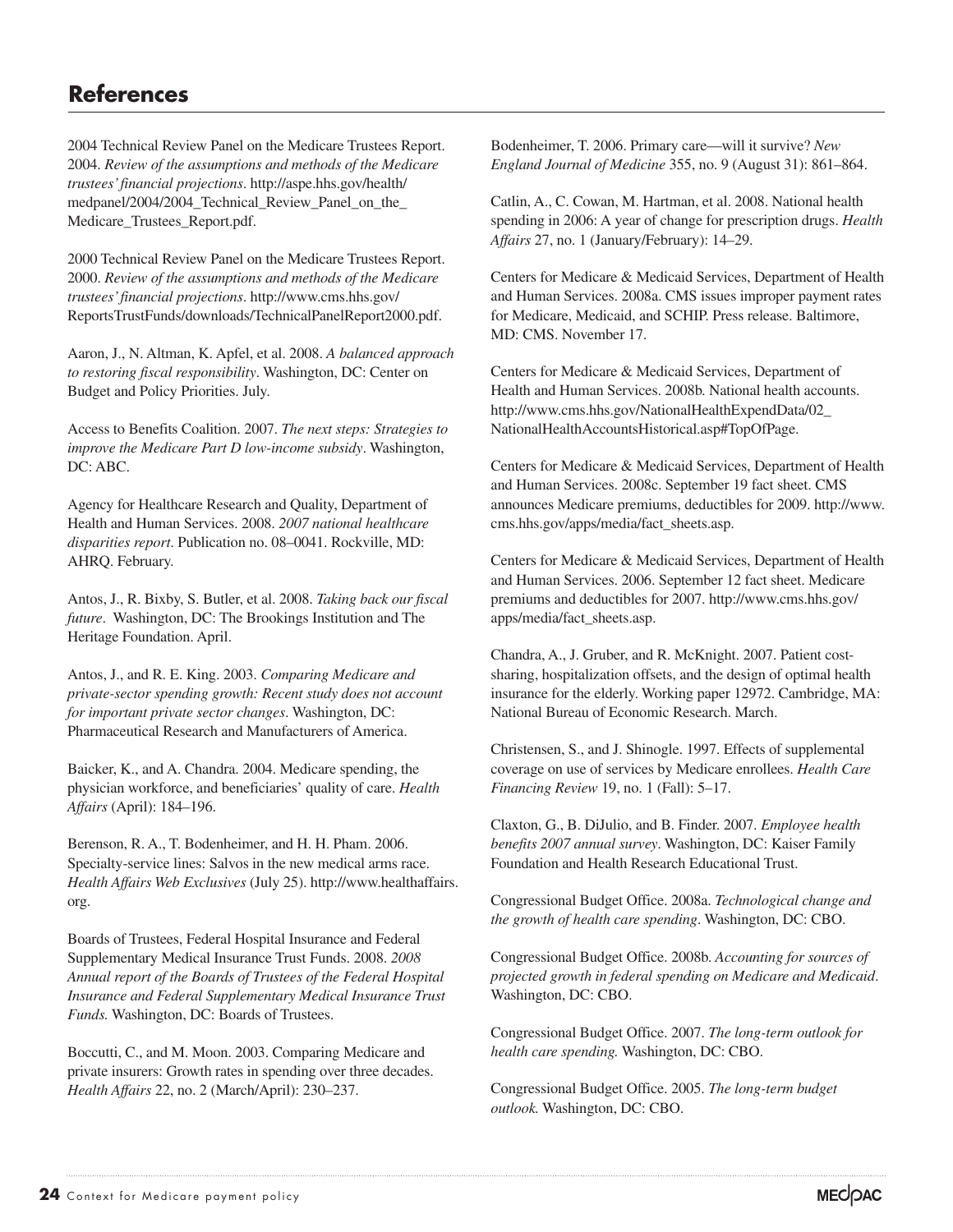Cutler, D. M., A. B. Rosen, and S. Vijan. 2006. The value of medical spending in the United States, 1960–2000. *New England Journal of Medicine* 355, no. 9 (August 31): 920–927.

DeNavas-Walt, C., B. Proctor, and J. Smith. 2008. *Current population reports, P60–235, income, poverty, and health insurance coverage in the United States: 2007.* Washington, DC: Government Printing Office.

Ellis, P. 2006. Technology or insurance: What is behind the rapid growth of health spending? Comments at American Enterprise Institute panel. Washington, DC: American Enterprise Institute. July.

Federal Interagency Forum on Aging Related Statistics. 2008. *Older Americans 2008: Key indicators of well-being*. Washington, DC: Government Printing Office.

Finkelstein, A. 2007. The aggregate effects of health insurance: Evidence from the introduction of Medicare. *Quarterly Journal of Economics* 122, no. 2: 1–37.

Fisher, E. S., D. E. Wennberg, T. A. Stukel, et al. 2003a. The implications of regional variations in Medicare spending. Part 1: The content, quality and accessibility of care. *Annals of Internal Medicine* 138, no. 4 (February 18): 273–287.

Fisher, E. S., D. E. Wennberg, T. A. Stukel, et al. 2003b. The implications of regional variations in Medicare spending. Part 2: Health outcomes and satisfaction with care. *Annals of Internal Medicine* 138, no. 4 (February 18): 288–298.

Fronstin, P. 2007. *Employment-based health benefits: Access and coverage, 1988–2005*. Issue brief no. 303. Washington, DC: Employee Benefit Research Institute. March.

Fuchs, V. R. 2005. Health care expenditures reexamined. *Annals of Internal Medicine* 143, no. 1 (July 5): 76–78.

Fuchs, V. 2004. Perspective: More variation in use of care, more flat-of-the-curve medicine. *Health Affairs Web Exclusives* (October 7). http://www.healthaffairs.org.

Ginsburg, P. B., and C. Lesser. 2006. *A decade of tracking health system change.* Commentary no. 2. Washington, DC: Center for the Study of Health System Change. March.

Ginsburg, P. B. 2004. Controlling health care costs. *New England Journal of Medicine* 351, no. 16 (October 14): 1591–1593.

Ginsburg, P. B. 2003. Can hospitals and physicians shift the effects of cuts in Medicare reimbursement to private payers? *Health Affairs Web Exclusives* (October 8). http://www. healthaffairs.org.

Glied, S. 2003. Health care costs: On the rise again. *Journal of Economic Perspectives* 17, no. 2 (Spring): 125–148.

Gluck, M., and R. Sorian. 2004. *Administrative challenges in managing the Medicare program.* Washington, DC: AARP Public Policy Institute. December.

Hall, R. E., and C. I. Jones. 2007. The value of life and the rise in health spending. *Quarterly Journal of Economics* 122, no. 1: 39–72.

Helms, R. B. 2005. *Tax reform and health insurance*. Washington, DC: American Enterprise Institute. January.

Keehan, S., A. Sisko, C. Truffer, et al. 2008. Health spending projections through 2017: The baby boom generation is coming to Medicare. *Health Affairs Web Exclusives* (February 26). http:// www.healthaffairs.org.

Kravet, S., A. D. Shore, R. Miller, et al. 2008. Health care utilization and the proportion of primary care physicians. *American Journal of Medicine* 121, no. 2: 142–148.

Levit, K., C. Smith, C. Cowan, et al. 2004. Health spending rebound continues in 2002. *Health Affairs* 23, no. 1 (January/ February): 147–159.

Matthews, Merrill. 2006. *Medicare's hidden administrative costs: A comparison of Medicare and the private sector*. Washington, DC: Council for Affordable Health Insurance. January 10.

McGlynn, E. 2004. There is no perfect health care system. *Health Affairs* 23, no. 3 (May/June): 100–102.

McGlynn, E. A. , S. M. Asch, J. Adams, et al. 2003. The quality of health care delivered to adults in the United States. *New England Journal of Medicine* 26, no. 348: 2635–2645.

McKinsey Global Institute. 2007. *Accounting for the cost of health care in the United States*. New York: McKinsey and Company.

Medicare Payment Advisory Commission. 2008a. *A data book: Healthcare spending and the Medicare program.* Washington, DC: MedPAC.

Medicare Payment Advisory Commission. 2008b. *Report to the Congress: Medicare payment policy.* Washington, DC: MedPAC.

Medicare Payment Advisory Commission. 2008c. *Report to the Congress: Reforming the delivery system.* Washington, DC: MedPAC.

Medicare Payment Advisory Commission. 2007. *Report to the Congress: Promoting greater efficiency in Medicare.* Washington, DC: MedPAC.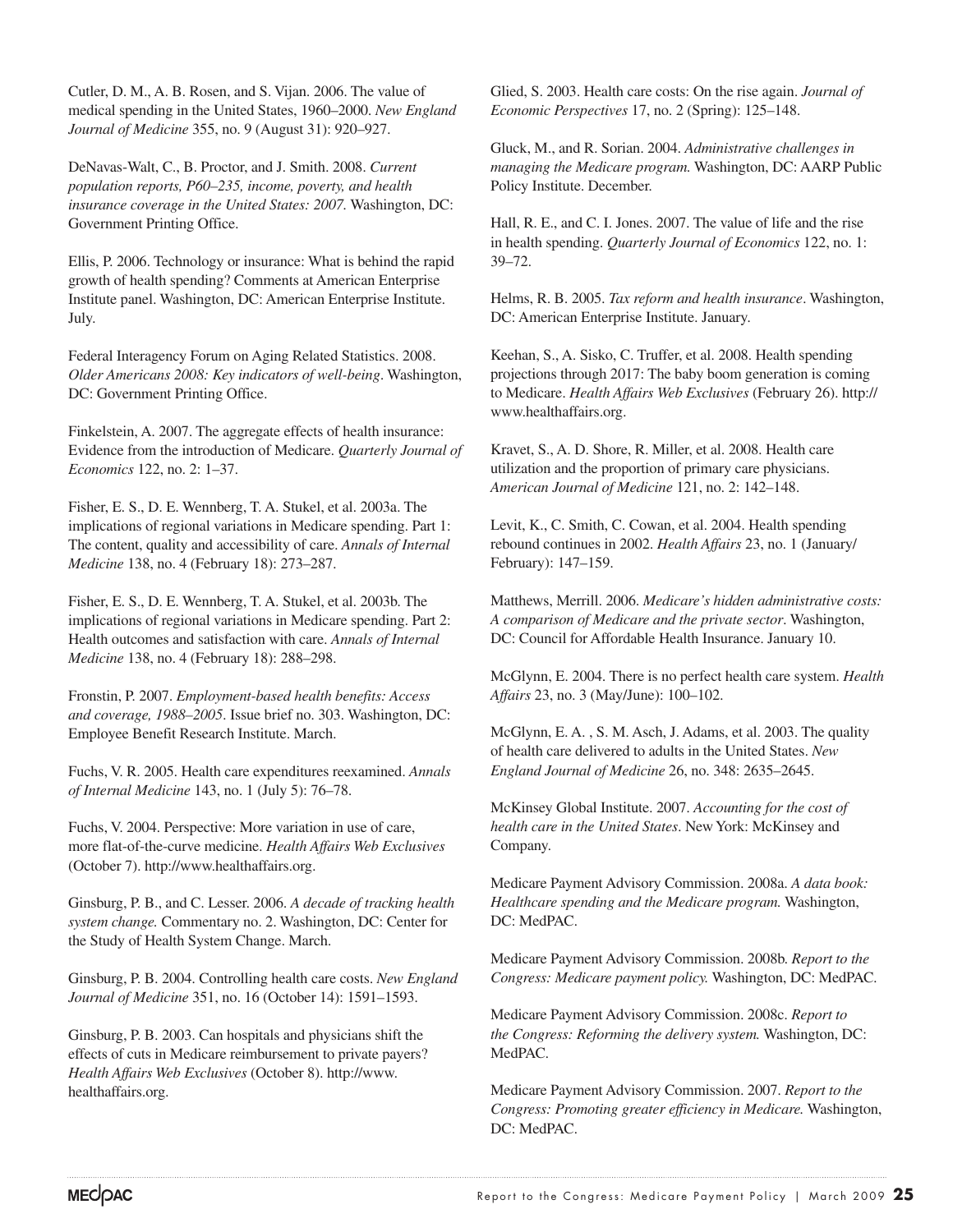Medicare Payment Advisory Commission. 2005. *Report to the Congress: Physician-owned specialty hospitals*. Washington, DC: MedPAC.

Medicare Payment Advisory Commission. 2004a. *Report to the Congress: New approaches in Medicare*. Washington, DC: MedPAC.

Medicare Payment Advisory Commission. 2004b. *Report to the Congress: Medicare payment policy.* Washington, DC: MedPAC.

Medicare Payment Advisory Commission. 2003. *Report to the Congress: Variation and innovation in Medicare*. Washington, DC: MedPAC.

Moon, M. 2000. Medicare matters: Building on a record of accomplishments. *Health Care Financing Review* 22, no. 1 (Fall): 9–22.

Moore, J. D., and D. G. Smith. 2005. Legislating Medicaid: Considering Medicaid and its origin. *Health Care Financing Review* 27, no. 2 (Winter): 45–52.

Myers, R. J. 2000. Why Medicare Part A and Part B, as well as Medicaid? *Health Care Financing Review* 22, no. 1 (Fall): 53–54.

Nemore, P., J. A. Bender, and W. W. Kwok. 2006. *Toward making Medicare work for low-income beneficiaries: A baseline comparison of the Part D low-income subsidy and Medicare Savings Programs eligibility and enrollment rules.* Washington, DC: Kaiser Family Foundation.

Newhouse, J. P. 1992. Medical care costs: How much welfare loss? *Journal of Economic Perspectives* 6, no. 3 (Summer): 3–21.

New England Healthcare Institute. 2008. *How many more studies will it take?* Boston, MA: New England Healthcare Institute. February.

Nichols, L., P. Ginsburg, R. Berenson, et al. 2004. Are market forces strong enough to deliver efficient health care systems? Confidence is waning. *Health Affairs* 23, no. 2 (March/April): 8–21.

Office of Management and Budget. 2008. *Analytic perspectives, budget of the United States government*. Washington, DC: OMB. February.

Organisation for Economic Co-operation and Development. 2008. *Health data 2007.* Paris: OECD.

Orszag, P. 2008. Policy workshop to examine implications of Medicare's funding warning. Comments at Kaiser Family Foundation's panel. Washington, DC: Kaiser Family Foundation. March.

Pauly, M. V. 2003. What if technology never stops improving? Medicare's future under continuous cost increases. *Washington & Lee Law Review* 60, no. 4 (Fall): 1233–1250.

Pauly, M. V. 1997. *Health benefits at work*. Ann Arbor: University of Michigan Press.

PricewaterhouseCoopers. 2008. *The price of excess: Identifying waste in healthcare spending*. Rockville, MD: Pricewaterhouse Coopers Health Research Institute.

Redburn, R. F., and J. Walsh. 2008. Pay now, benefits may follow—the case of cardiac computed tomographic angiography. *New England Journal of Medicine* 359, no. 22 (November 27): 2309–2311.

Remler, D. K., and A. J. Atherly. 2003. Health status heterogeneity of cost-sharing responsiveness: How do sick people respond to cost-sharing? *Health Economics* 12: 269–280.

Riley, G. 2007. Long-term trends in the concentration of Medicare spending. *Health Affairs* 26, no. 2 (May/June): 808–816.

Schoen, K., R. Osborn, S. How, et al. 2008. In chronic condition: experiences of patients with complex health care needs, 2008. *Health Affairs Web Exclusives* (November 13). http://www. healthaffairs.org.

Schoen, C., R. Osborn, M. Doty, et al. 2007. Toward higherperformance health systems: Adults' health care experiences in seven countries. *Health Affairs Web Exclusives* (October 31). http://www.healthaffairs.org.

Selden, T. M., and M. Sing. 2008. The distribution of public spending for health care in the United States, 2002. *Health Affairs Web Exclusive,* http://www.healthaffairs.org.

Skinner, J., D. Staiger, and E. Fisher. 2006. Is technological change in medicine always worth it? The case of acute myocardial infarction. *Health Affairs Web Exclusives* (February 2). http://www.healthaffairs.org.

Starfield, B., L. Shi, and J. Macinko. 2005. Contribution of primary care to health systems and health. *Milbank Quarterly* 83, no. 3: 457–502.

Thorpe, K. E., D. H. Howard, and K. Galactionova. 2007. Differences in disease prevalence as a source of the U.S.– European health care spending gap. *Health Affairs Web Exclusives*  (October 2). http://www.healthaffairs.org.